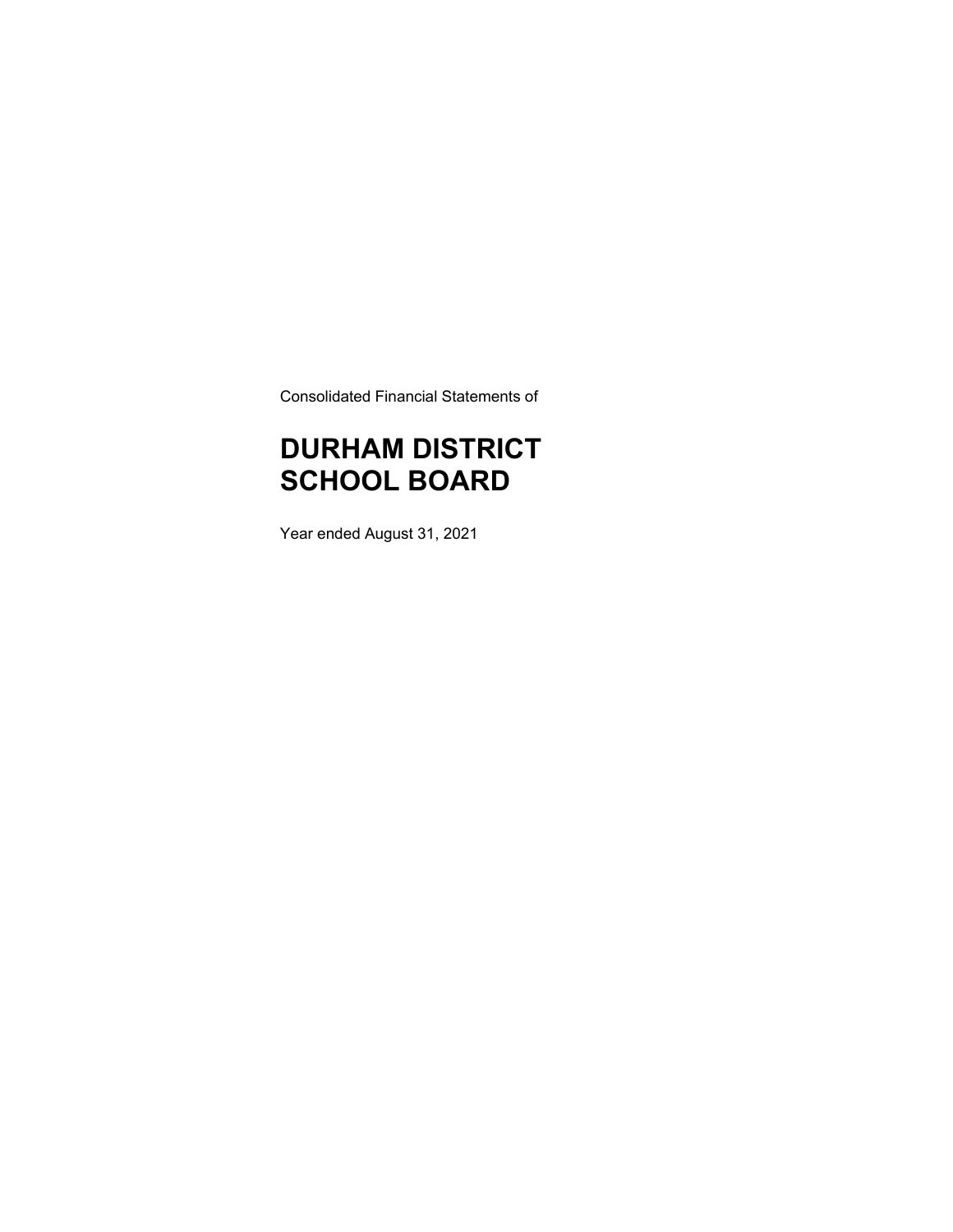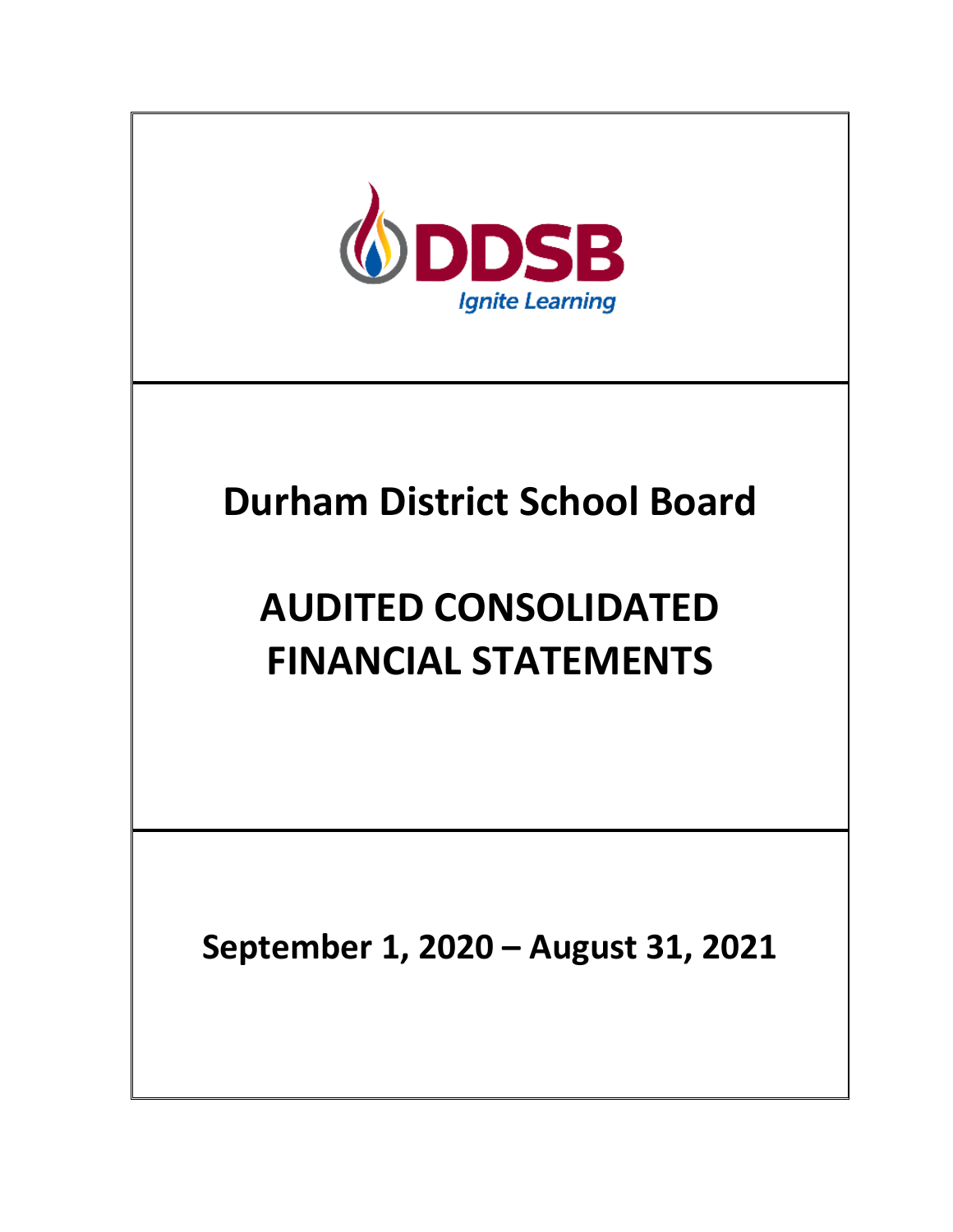Table of Contents

Year ended August 31, 2021

|           |                                                                       | Page     |
|-----------|-----------------------------------------------------------------------|----------|
| $\bullet$ | Management's Responsibility for the Consolidated Financial Statements |          |
| $\bullet$ | Independent Auditors' Report                                          |          |
| $\bullet$ | Financial Statements of Durham District School Board                  |          |
|           | <b>Consolidated Statement of Financial Position</b>                   | 1        |
|           | Consolidated Statement of Operations and Accumulated Surplus          | 2        |
|           | Consolidated Statement of Changes in Net Debt                         | 3        |
|           | <b>Consolidated Statement of Cash Flows</b>                           | 4        |
|           | Notes to Consolidated Financial Statements                            | $5 - 29$ |
|           |                                                                       |          |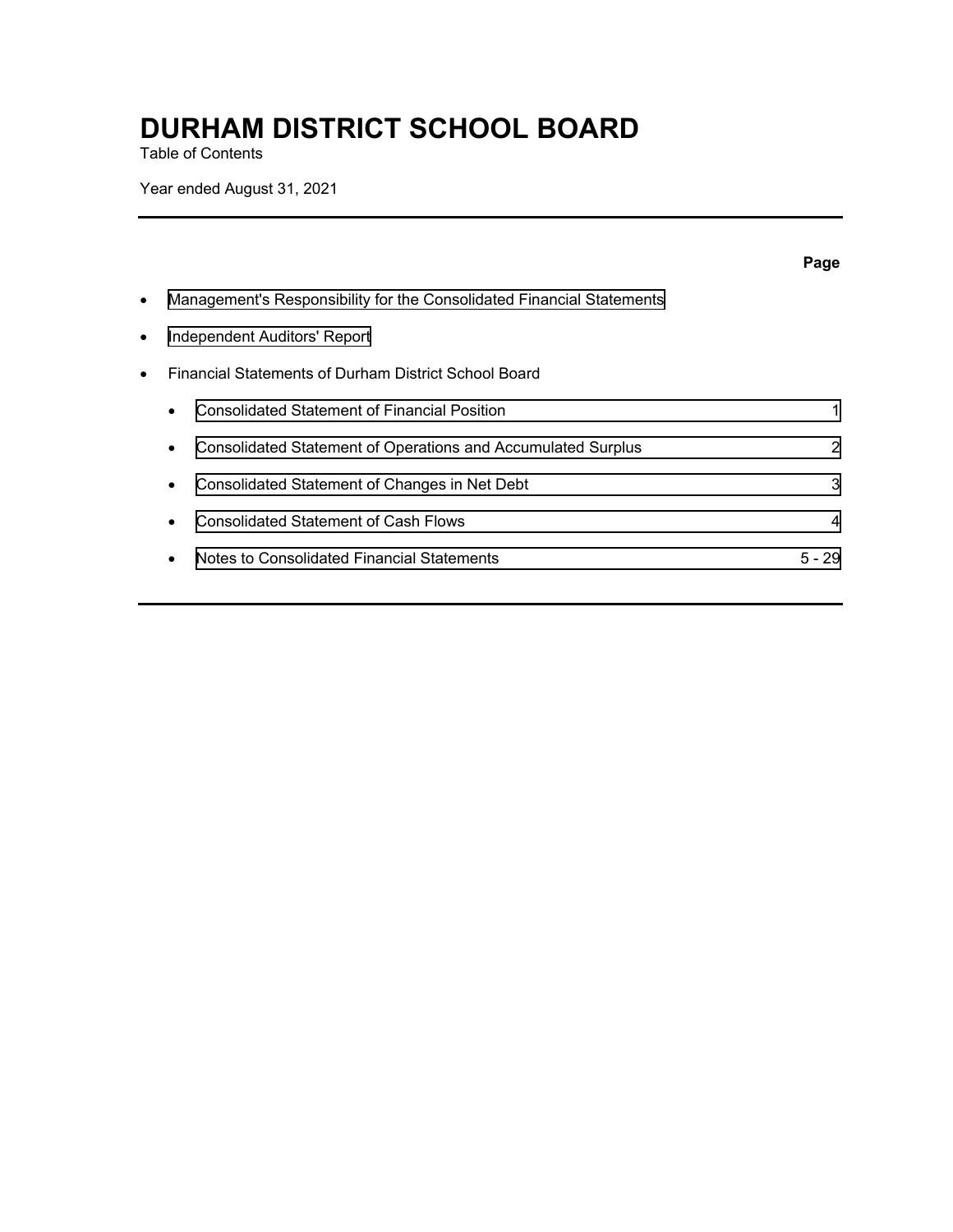<span id="page-3-0"></span>

### **MANAGEMENT'S RESPONSIBILITY FOR THE CONSOLIDATED FINANCIAL STATEMENTS**

The accompanying consolidated financial statements of Durham District School Board (the "Board") are the responsibility of the Board's management and have been prepared in accordance with the Financial Administration Act, supplemented by Ontario Ministry of Education memorandum 2004:B2 and Ontario Regulation 395/11 of the Financial Administration Act, as described in note 1 to the consolidated financial statements.

The preparation of consolidated financial statements necessarily involves the use of estimates based on management's judgment, particularly when transactions affecting the current accounting period cannot be finalized with certainty until future periods.

The Board's management maintains a system of internal controls designed to provide reasonable assurance that assets are safeguarded, transactions are properly authorized and recorded in compliance with legislative and regulatory requirements, and reliable financial information is available on a timely basis for preparation of the consolidated financial statements. These systems are monitored and evaluated by management.

The Audit Committee of the Board meets with the external auditors to review the consolidated financial statements and discuss any significant financial reporting or internal control matters prior to the Board's approval of the consolidated financial statements.

The consolidated financial statements have been audited by KPMG LLP, Chartered Professional Accountants, independent external auditors appointed by the Board. The accompanying Independent Auditors' Report outlines their responsibilities, the scope of their examination and their opinion on the Board's consolidated financial statements.

\_\_\_\_\_\_\_\_\_\_\_\_\_\_\_\_\_\_\_\_\_\_\_\_\_\_\_\_\_\_\_\_

Director of Education

 $\mu_{\rm W}$ Associate Director of Corporate

Services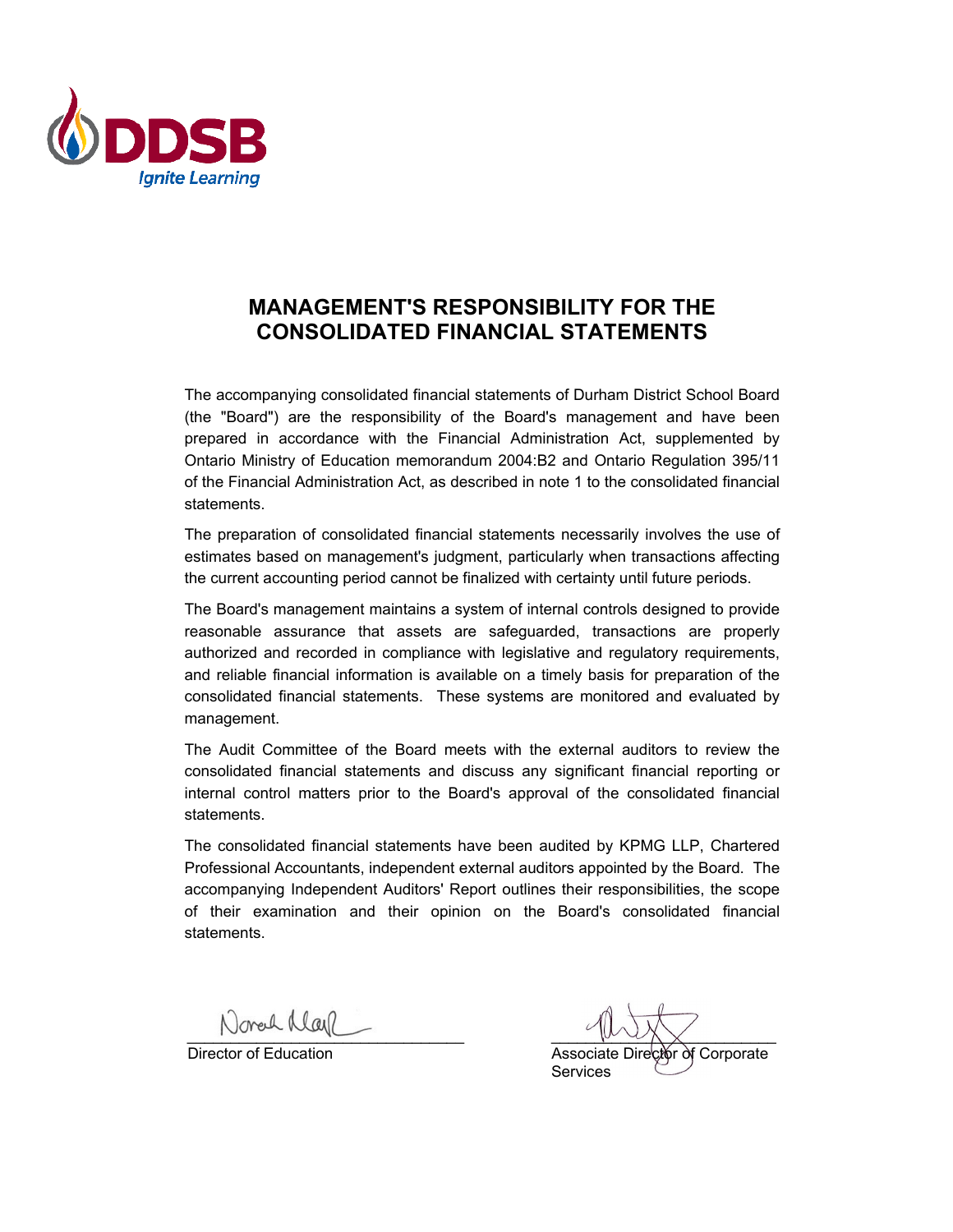<span id="page-4-0"></span>

KPMG LLP Vaughan Metropolitan Centre 100 New Park Place, Suite 1400 Vaughan ON L4K 0J3 Canada Tel 905-265-5900 Fax 905-265-6390

### **INDEPENDENT AUDITORS' REPORT**

To the Board of Trustees of Durham District School Board

### *Opinion*

We have audited the consolidated financial statements of Durham District School Board (the Entity), which comprise:

- the consolidated statement of financial position as at August 31, 2021
- the consolidated statement of operations and accumulated surplus for the year then ended
- the consolidated statement of changes in net debt for the year then ended
- the consolidated statement of cash flows for the year then ended
- and notes to the consolidated financial statements, including a summary of significant accounting policies

(Hereinafter referred to as the "financial statements").

In our opinion, the accompanying financial statements present fairly, in all material respects, the consolidated financial position of the Entity as at August 31, 2021, and its consolidated results of operations, its consolidated changes in net debt and its consolidated cash flows for the year then ended in accordance with the basis of accounting described in note 1 to the financial statements.

### *Basis for Opinion*

We conducted our audit in accordance with Canadian generally accepted auditing standards. Our responsibilities under those standards are further described in the *"Auditors' Responsibilities for the Audit of the Financial Statements"* section of our auditors' report.

We are independent of the Entity in accordance with the ethical requirements that are relevant to our audit of the financial statements in Canada and we have fulfilled our other ethical responsibilities in accordance with these requirements.

We believe that the audit evidence we have obtained is sufficient and appropriate to provide a basis for our opinion.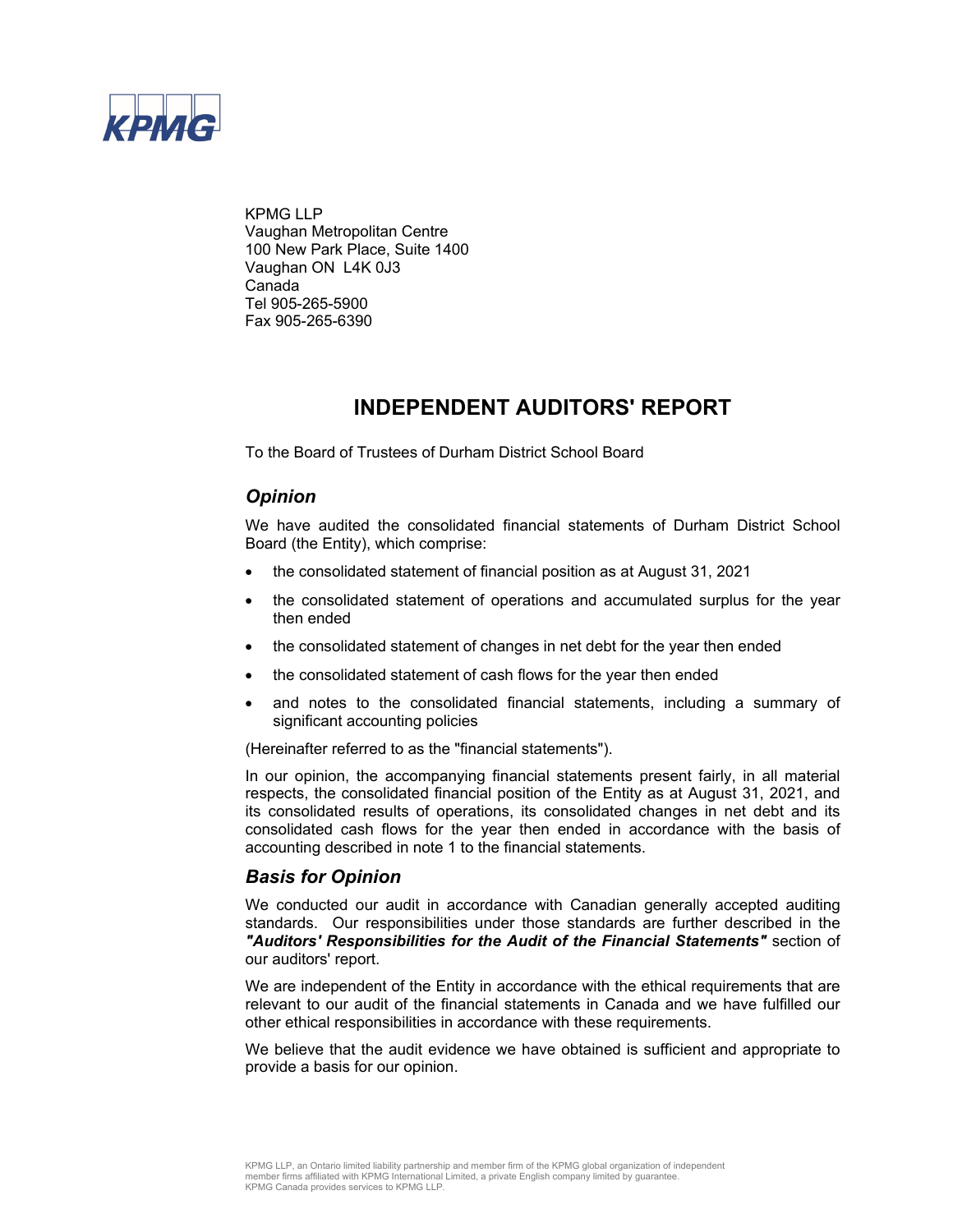

Page 2

### *Emphasis of Matter - Financial Reporting Framework*

We draw attention to note 1 in the financial statements, which describes the applicable financial reporting framework and the purpose of the financial statements.

As a result, the financial statements may not be suitable for another purpose.

Our opinion is not modified in respect of this matter.

### *Responsibilities of Management and Those Charged with Governance for the Financial Statements*

Management is responsible for the preparation and fair presentation of the financial statements in accordance with the basis of accounting described in note 1 in the financial statements, and for such internal control as management determines is necessary to enable the preparation of financial statements that are free from material misstatement, whether due to fraud or error.

In preparing the financial statements, management is responsible for assessing the Entity's ability to continue as a going concern, disclosing as applicable, matters related to going concern and using the going concern basis of accounting unless management either intends to liquidate the Entity or to cease operations, or has no realistic alternative but to do so.

Those charged with governance are responsible for overseeing the Entity's financial reporting process.

### *Auditors' Responsibilities for the Audit of the Financial Statements*

Our objectives are to obtain reasonable assurance about whether the financial statements as a whole are free from material misstatement, whether due to fraud or error, and to issue an auditors' report that includes our opinion.

Reasonable assurance is a high level of assurance, but is not a guarantee that an audit conducted in accordance with Canadian generally accepted auditing standards will always detect a material misstatement when it exists.

Misstatements can arise from fraud or error and are considered material if, individually or in the aggregate, they could reasonably be expected to influence the economic decisions of users taken on the basis of the financial statements.

As part of an audit in accordance with Canadian generally accepted auditing standards, we exercise professional judgment and maintain professional skepticism throughout the audit.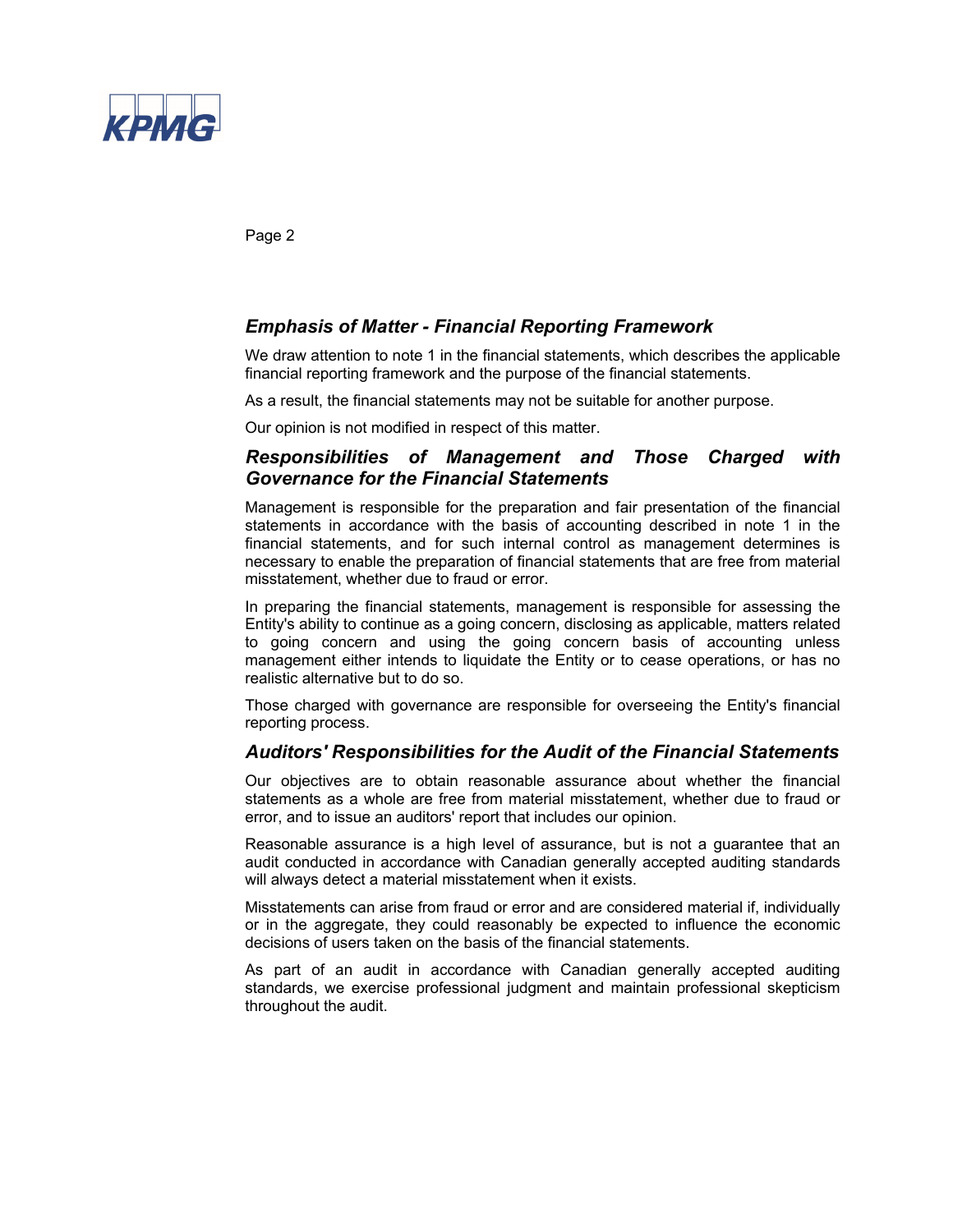

Page 3

We also:

 Identify and assess the risks of material misstatement of the financial statements, whether due to fraud or error, design and perform audit procedures responsive to those risks, and obtain audit evidence that is sufficient and appropriate to provide a basis for our opinion.

The risk of not detecting a material misstatement resulting from fraud is higher than for one resulting from error, as fraud may involve collusion, forgery, intentional omissions, misrepresentations, or the override of internal control.

- Obtain an understanding of internal control relevant to the audit in order to design audit procedures that are appropriate in the circumstances, but not for the purpose of expressing an opinion on the effectiveness of the Entity's internal control.
- Evaluate the appropriateness of accounting policies used and the reasonableness of accounting estimates and related disclosures made by management.
- Conclude on the appropriateness of management's use of the going concern basis of accounting and, based on the audit evidence obtained, whether a material uncertainty exists related to events or conditions that may cast significant doubt on the Entity's ability to continue as a going concern. If we conclude that a material uncertainty exists, we are required to draw attention in our auditors' report to the related disclosures in the financial statements or, if such disclosures are inadequate, to modify our opinion. Our conclusions are based on the audit evidence obtained up to the date of our auditors' report. However, future events or conditions may cause the Entity to cease to continue as a going concern.
- Evaluate the overall presentation, structure and content of the financial statements, including the disclosures, and whether the financial statements represent the underlying transactions and events in a manner that achieves fair presentation.
- Communicate with those charged with governance regarding, among other matters, the planned scope and timing of the audit and significant audit findings, including any significant deficiencies in internal control that we identify during our audit.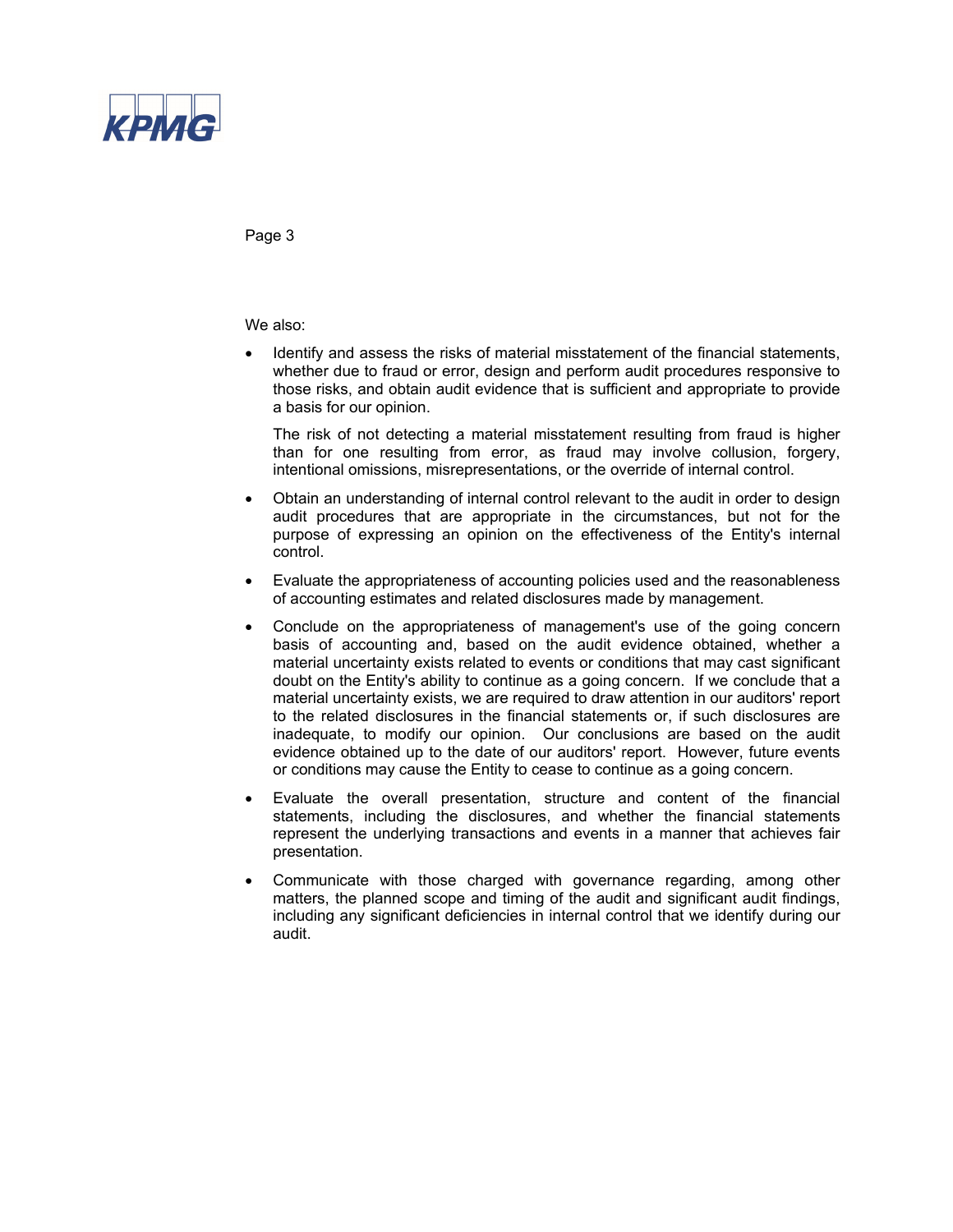

Page 4

 Obtain sufficient appropriate audit evidence regarding the financial information of the entities or business activities within the group Entity to express an opinion on the financial statements. We are responsible for the direction, supervision and performance of the group audit. We remain solely responsible for our audit opinion.

 $KPMG$   $10P$ 

Chartered Professional Accountants, Licensed Public Accountants

Vaughan, Canada

November 15, 2021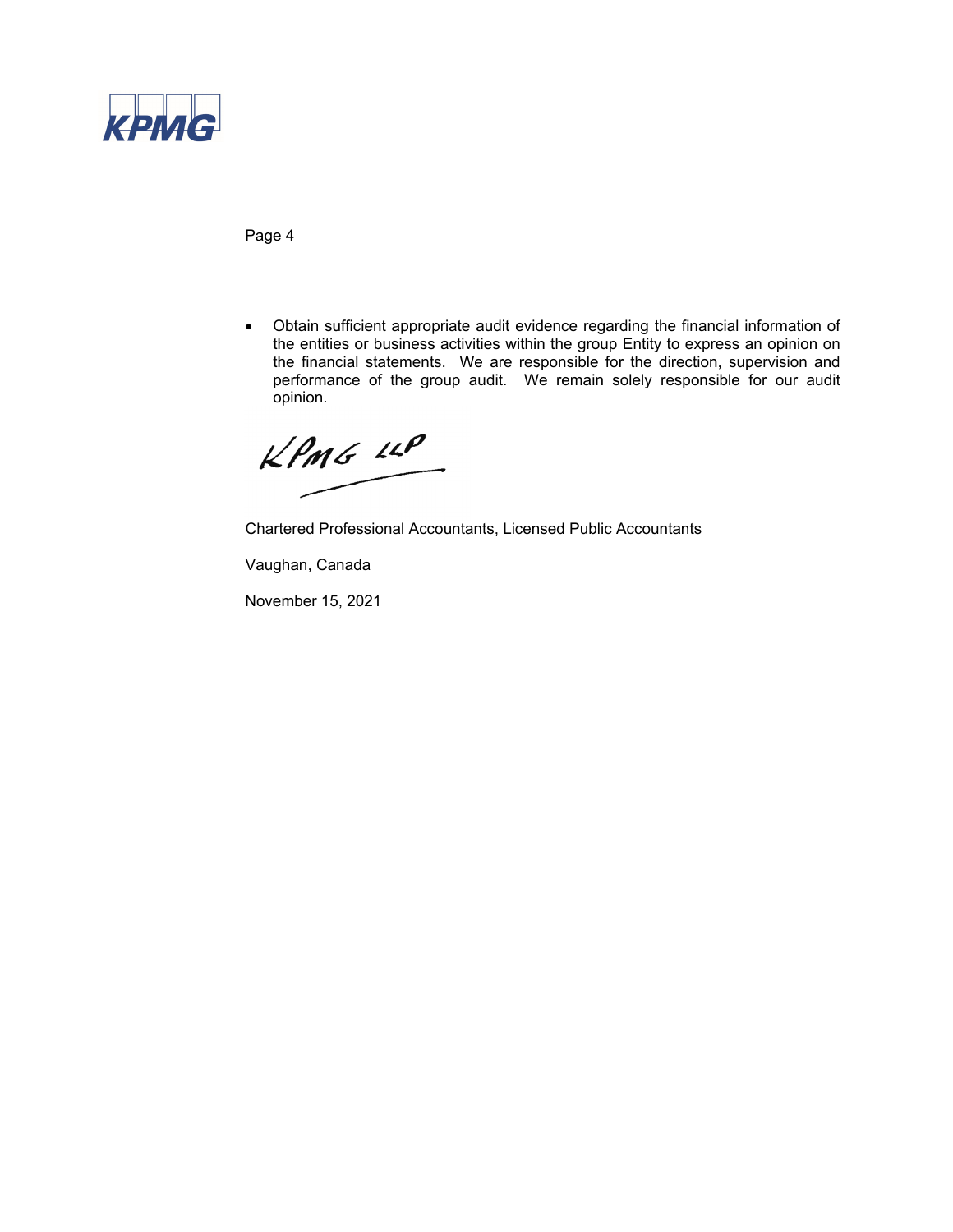<span id="page-8-0"></span>Consolidated Statement of Financial Position

August 31, 2021, with comparative information for 2020

|                                                                      | 2021              | 2020                   |
|----------------------------------------------------------------------|-------------------|------------------------|
| <b>Financial assets</b>                                              |                   |                        |
| Cash and cash equivalents                                            | \$<br>105,582,423 | \$<br>60,707,101       |
| Accounts receivable (notes 2 and 3)<br>Assets held for sale (note 5) | 336,100,826       | 354,032,019<br>124,735 |
|                                                                      | 441,683,249       | 414,863,855            |
| <b>Financial liabilities</b>                                         |                   |                        |
| Temporary borrowing (note 10)                                        | 39,000,000        | 16,500,000             |
| Accounts payable and accrued liabilities (note 4)                    | 81,623,476        | 109,272,923            |
| Deferred revenue (note 6)                                            | 25,812,561        | 14,688,563             |
| Retirement and other employee future                                 |                   |                        |
| benefits (note 8)                                                    | 36,027,730        | 38,414,409             |
| Capital loans (note 9)                                               | 214,021,019       | 224,265,218            |
| Deferred capital contributions (note 7)                              | 768,683,190       | 751,094,951            |
|                                                                      | 1,165,167,976     | 1,154,236,064          |
| Net debt                                                             | (723, 484, 727)   | (739, 372, 209)        |
| Non-financial assets                                                 |                   |                        |
| Tangible capital assets (note 13)                                    | 1,020,755,336     | 992,757,365            |
| Prepaids and other assets                                            | 3,185,637         | 14, 145, 197           |
|                                                                      | 1,023,940,973     | 1,006,902,562          |
| Contractual obligations (note 17)                                    |                   |                        |
| Accumulated surplus (note 14)                                        | \$<br>300,456,246 | \$<br>267,530,353      |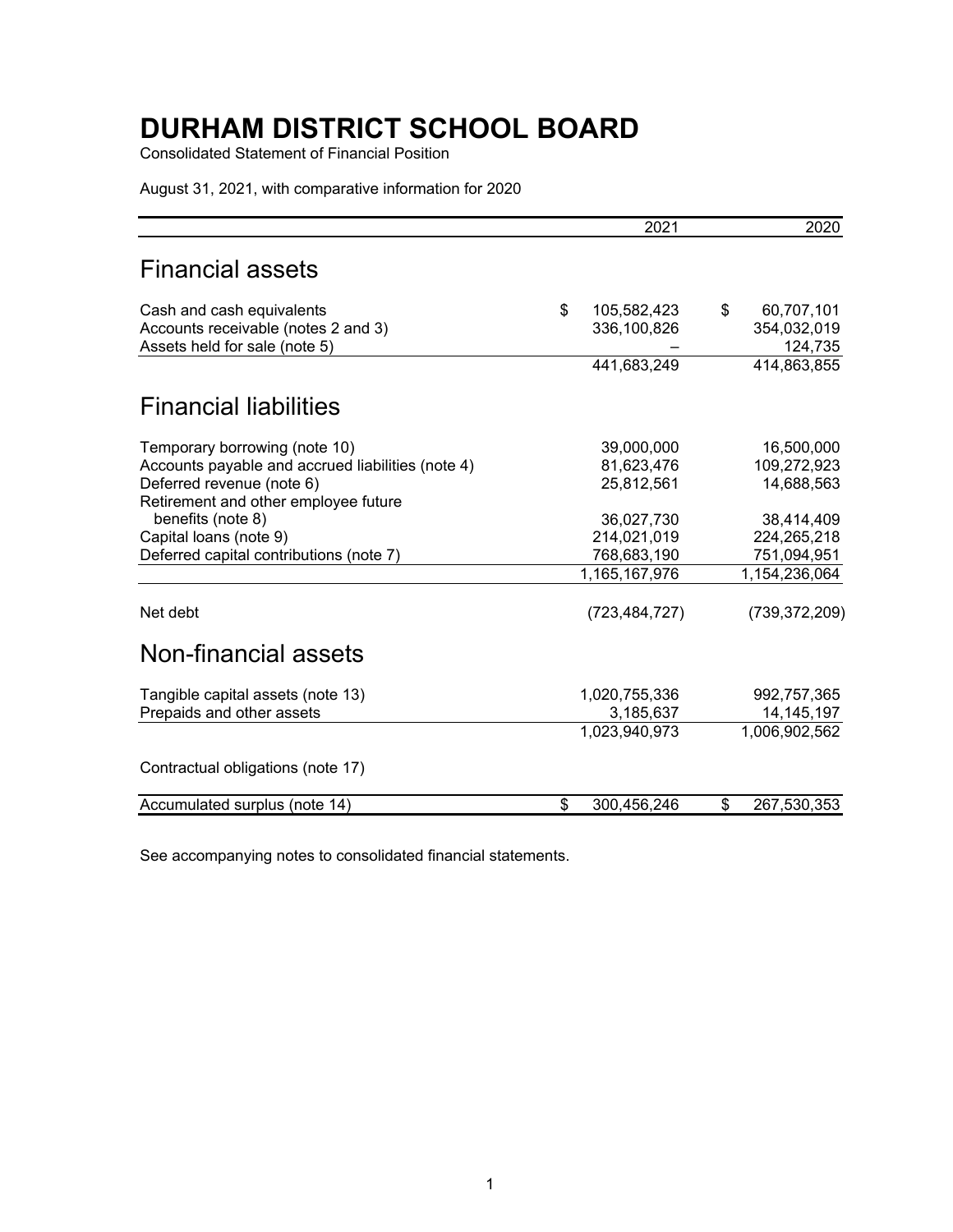<span id="page-9-0"></span>Consolidated Statement of Operations and Accumulated Surplus

### Year ended August 31, 2021, with comparative information for 2020

|                                            | <b>Budget</b>     | Actual<br>2021    | Actual            |
|--------------------------------------------|-------------------|-------------------|-------------------|
|                                            | 2021<br>(note 18) |                   | 2020              |
|                                            |                   |                   |                   |
| Revenues:                                  |                   |                   |                   |
| Provincial grants - grants for             |                   |                   |                   |
| student needs                              | 846,093,361<br>\$ | 845,064,286<br>\$ | 814,192,626<br>\$ |
| Provincial grants - other                  | 1,798,842         | 30,531,574        | 5,526,383         |
| Federal grants and fees                    | 830,111           | 2,675,840         | 2,080,305         |
| School-generated funds                     | 8,697,577         | 1,794,050         | 8,662,939         |
| Individual tuition fees                    | 700,982           | 633,827           | 1,146,213         |
| Other fees and revenue                     | 11,483,960        | 20,790,014        | 11, 157, 204      |
| Investment income:                         |                   |                   |                   |
| Operations                                 | 1,400,000         | 911,689           | 1,154,817         |
| Sinking fund assets (note 11)              |                   |                   | 1,240,293         |
|                                            | 871,004,833       | 902,401,280       | 845,160,780       |
| Expenses (note 12):                        |                   |                   |                   |
| Instruction                                | 678,066,535       | 674,437,049       | 650,004,839       |
| Administration                             | 23,013,564        | 22,138,958        | 22,068,143        |
| School-funded activities                   | 8,697,577         | 2,693,785         | 8,040,862         |
| Transportation                             | 24,160,200        | 20,314,247        | 24,819,352        |
| Pupil accommodation                        | 130,422,766       | 127,849,782       | 122,698,693       |
| Other                                      | 4,688,787         | 22,041,566        | 10,304,051        |
|                                            | 869,049,429       | 869,475,387       | 837,935,940       |
|                                            |                   |                   |                   |
| Annual surplus                             | 1,955,404         | 32,925,893        | 7,224,840         |
| Accumulated surplus, beginning of year     | 254,916,648       | 267,530,353       | 260,305,513       |
| Accumulated surplus, end of year (note 14) | \$256,872,052     | 300,456,246<br>\$ | \$267,530,353     |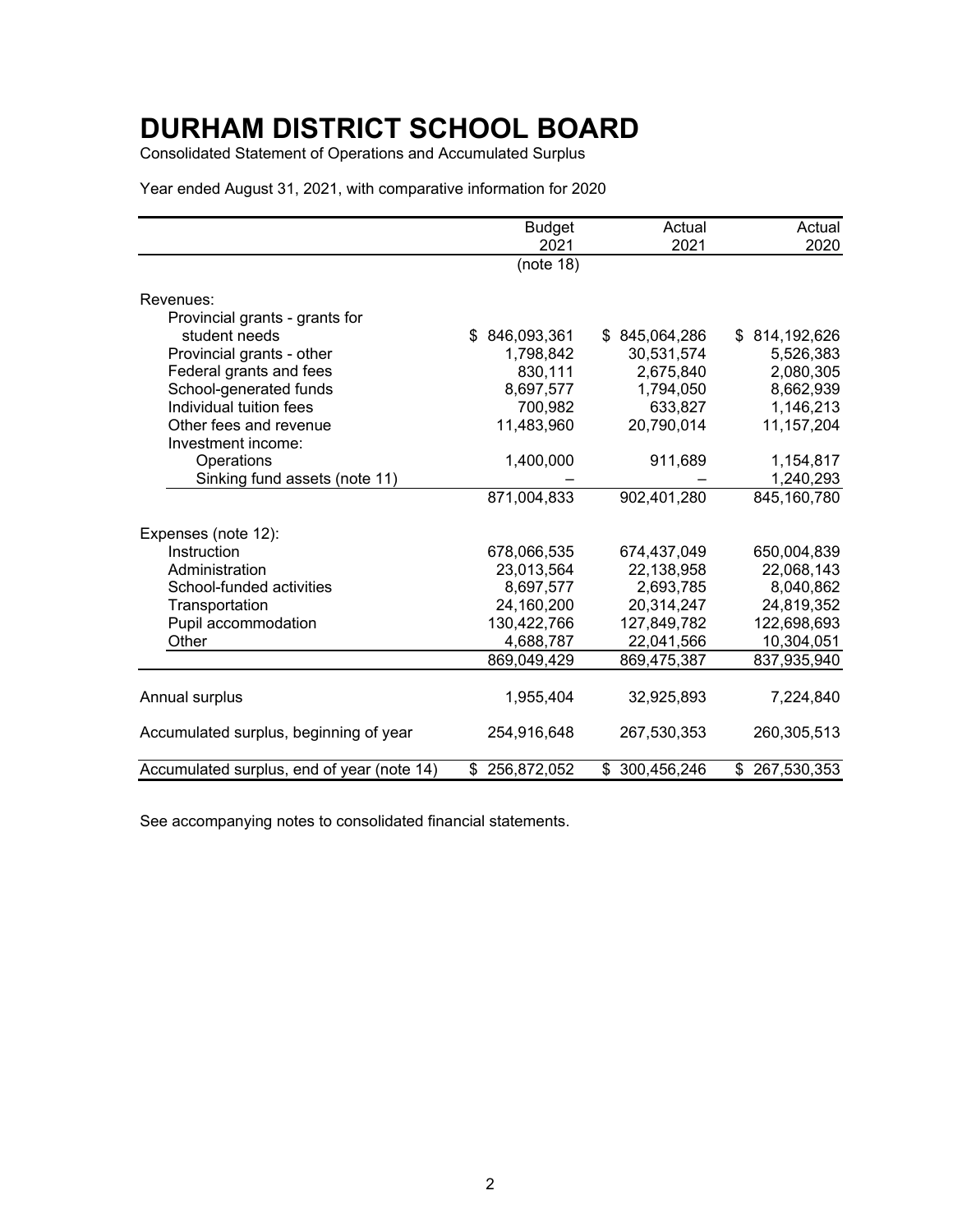<span id="page-10-0"></span>Consolidated Statement of Changes in Net Debt

### Year ended August 31, 2021, with comparative information for 2020

|                                                    | 2021                | 2020                  |
|----------------------------------------------------|---------------------|-----------------------|
| Annual surplus                                     | \$<br>32,925,893    | \$<br>7,224,840       |
| Amortization of tangible capital assets            | 56,810,499          | 49,661,715            |
| Change in prepaids and other assets                | 10,959,560          | 1,864,761             |
| Net book value of disposed tangible capital assets |                     | 3,534,676             |
| Purchase of tangible capital assets                | (84, 808, 470)      | (76,902,662)          |
| Increase in net debt                               | 15,887,482          | (14,616,670)          |
| Net debt, beginning of year                        | (739,372,209)       | (724, 755, 539)       |
| Net debt, end of year                              | \$<br>(723,484,727) | \$<br>(739, 372, 209) |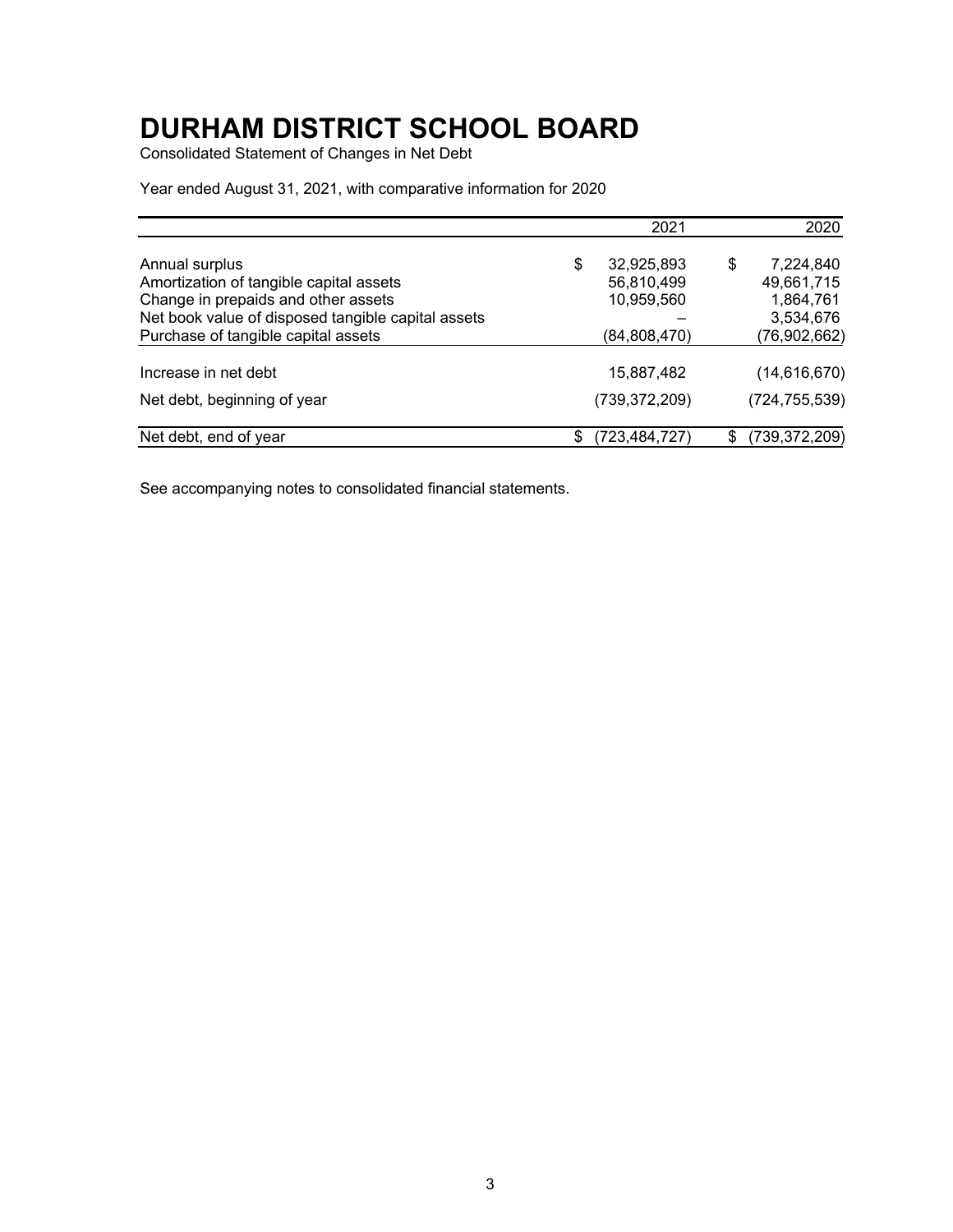<span id="page-11-0"></span>Consolidated Statement of Cash Flows

Year ended August 31, 2021, with comparative information for 2020

|                                                    | 2021              | 2020             |
|----------------------------------------------------|-------------------|------------------|
| Cash provided by (used in):                        |                   |                  |
| Operating activities:                              |                   |                  |
| Annual surplus                                     | \$<br>32,925,893  | \$<br>7,224,840  |
| Items not involving cash:                          |                   |                  |
| Amortization of tangible capital assets            | 56,810,499        | 49,661,715       |
| Amortization of deferred capital contributions     | (49, 729, 903)    | (42, 943, 455)   |
| Net book value of disposed tangible capital assets |                   | 3,534,676        |
| Change in non-cash assets and liabilities:         |                   |                  |
| Accounts receivable                                | 17,931,193        | (22, 672, 151)   |
| Assets held for sale                               | 124,735           | (124, 735)       |
| Prepaids and other assets                          | 10,959,560        | 1,864,761        |
| Accounts payable and accrued liabilities           | (27, 649, 447)    | 66,214,446       |
| Deferred revenue                                   | 11,123,998        | 3,370,987        |
| Retirement and other employee future benefits      | (2,386,679)       | (3, 198, 405)    |
|                                                    | 50,109,849        | 62,932,679       |
| Capital activities:                                |                   |                  |
| Purchase of tangible capital assets                | (84,808,470)      | (76,902,662)     |
| Financing activities:                              |                   |                  |
| Temporary borrowing                                | 22,500,000        | (9,800,000)      |
| Capital loans repaid                               | (10, 244, 199)    | (9,801,332)      |
| Additions to deferred capital contributions        | 67,318,142        | 56,126,879       |
|                                                    | 79,573,943        | 36,525,547       |
| Increase in cash and cash equivalents              | 44,875,322        | 22,555,564       |
| Cash and cash equivalents, beginning of year       | 60,707,101        | 38,151,537       |
| Cash and cash equivalents, end of year             | \$<br>105,582,423 | \$<br>60,707,101 |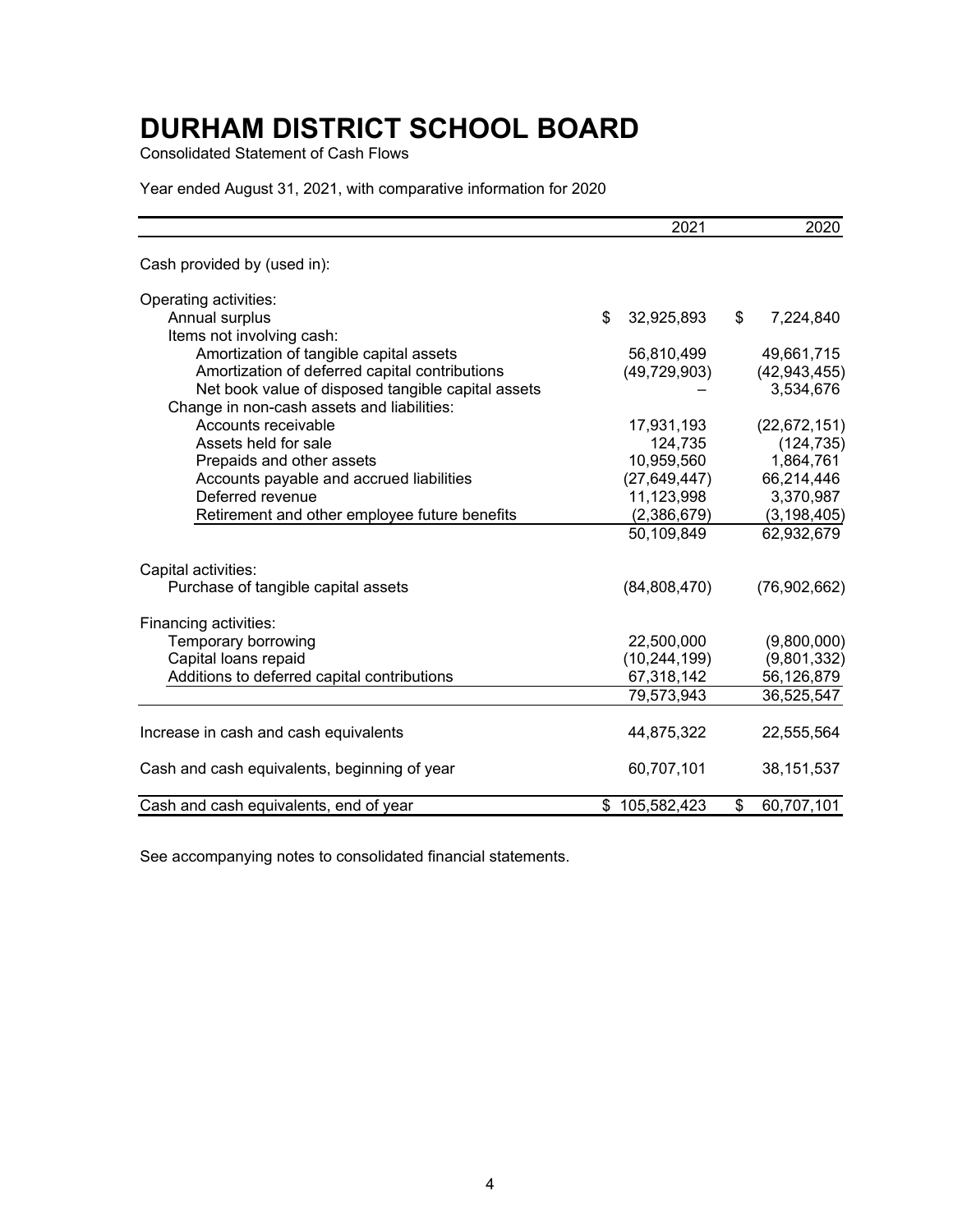<span id="page-12-0"></span>Notes to Consolidated Financial Statements

Year ended August 31, 2021

#### **1. Significant accounting policies:**

The consolidated financial statements are prepared by management in accordance with the basis of accounting described below:

(a) Basis of accounting:

The consolidated financial statements have been prepared in accordance with the Financial Administration Act, supplemented by Ontario Ministry of Education (the "Ministry") memorandum 2004:B2 and Ontario Regulation 395/11 of the Financial Administration Act.

The Financial Administration Act requires that the consolidated financial statements be prepared in accordance with the accounting principles determined by the relevant Ministry of the Province of Ontario (the "Province"). A directive was provided by the Ministry within memorandum 2004:B2 requiring school boards to adopt Canadian public sector accounting standards commencing with their year ended August 31, 2004 and that changes may be required to the application of these standards as a result of regulation.

In 2011, the government passed Ontario Regulation 395/11, Accounting Policies and Practices Public Entities ("Regulation 395/11") of the Financial Administration Act. The regulation requires that contributions received or receivable for the acquisition or development of depreciable tangible capital assets and contributions of depreciable tangible capital assets for use in providing services be recorded as deferred capital contributions and be recognized as revenue in the consolidated statement of operations and accumulated surplus over the periods during which the asset is used to provide service at the same rate that amortization is recognized in respect of the related asset. The regulation further requires that if the net book value of the depreciable tangible capital asset is reduced for any reason other than depreciation, a proportionate reduction of the deferred capital contribution along with a proportionate increase in the revenue be recognized. For Ontario school boards, these contributions include government transfers, externally restricted contributions and, historically, property taxation revenue.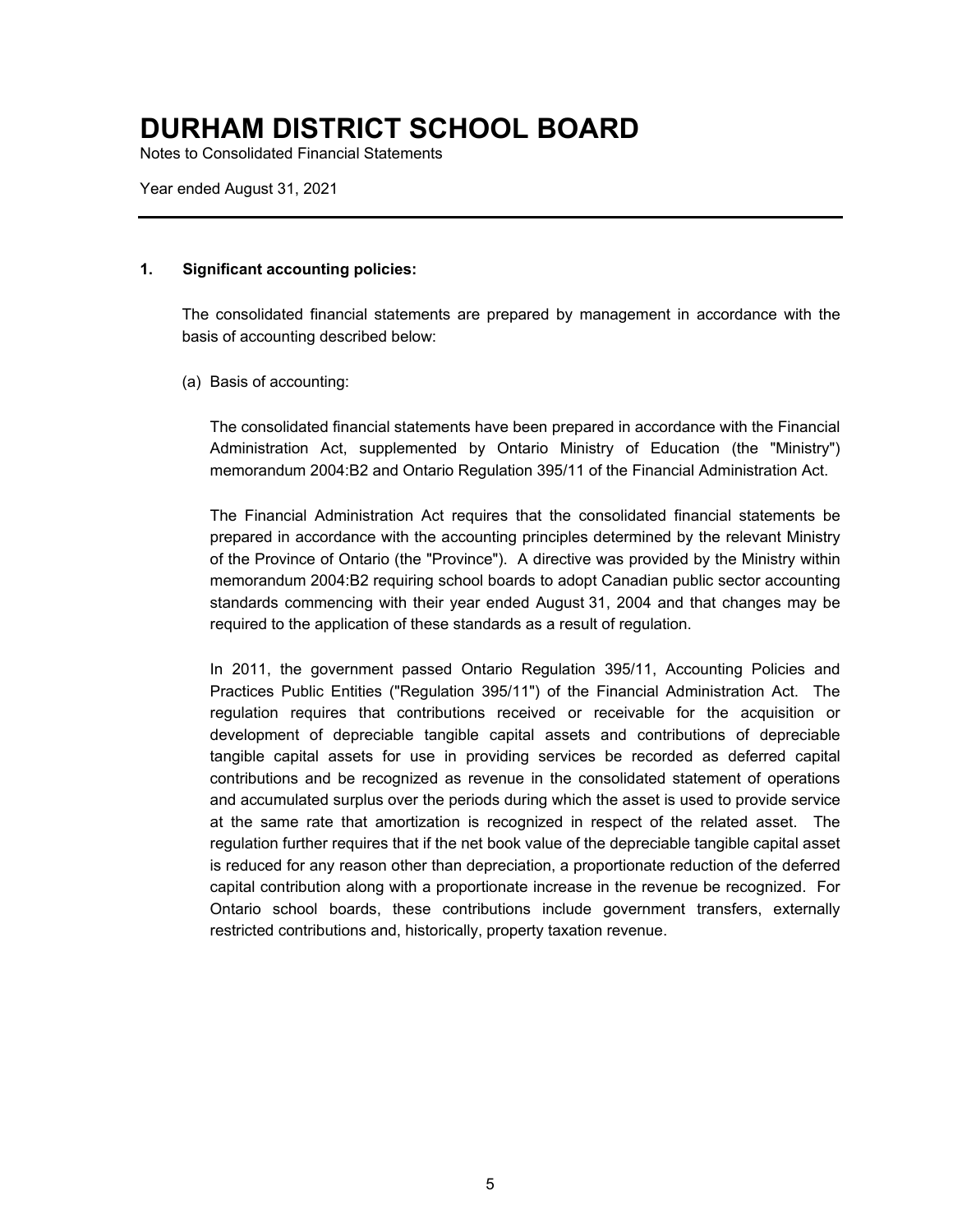Notes to Consolidated Financial Statements (continued)

Year ended August 31, 2021

#### **1. Significant accounting policies (continued):**

The accounting policy requirements under Regulation 395/11 are significantly different from the requirements of Canadian public sector accounting standards which requires that:

- (i) government transfers, which do not contain a stipulation that creates a liability, be recognized as revenue by the recipient when approved by the transferor and the eligibility criteria have been met in accordance with Public Sector Accounting Standard PS3410, Government Transfers;
- (ii) externally restricted contributions be recognized as revenue in the period in which the resources are used for the purpose or purposes specified in accordance with Public Sector Accounting Standard PS3100, Restricted Assets and Revenues; and
- (iii) property taxation revenue be reported as revenue when received or receivable in accordance with Public Sector Accounting Standard PS3510, Tax Revenue.

As a result, revenue recognized in the consolidated statement of operations and accumulated surplus and certain related deferred revenue and deferred capital contributions would be recorded differently under Canadian public sector accounting standards.

(b) Reporting entity:

The consolidated financial statements reflect the assets, liabilities, revenues, expenses and accumulated surplus of the reporting entity. The reporting entity comprises all organizations accountable for the administration of their financial affairs and resources to Durham District School Board (the "Board") and which are controlled by the Board.

School-generated funds, which include the assets, liabilities, revenues, expenses and accumulated surplus of various organizations that exist at the school level and which are controlled by the Board are reflected in the consolidated financial statements.

Interdepartmental and inter-organizational transactions and balances between these organizations are eliminated.

(c) Trust funds:

Trust funds and their related operations administered by the Board are not included in the consolidated financial statements as they are not controlled by the Board.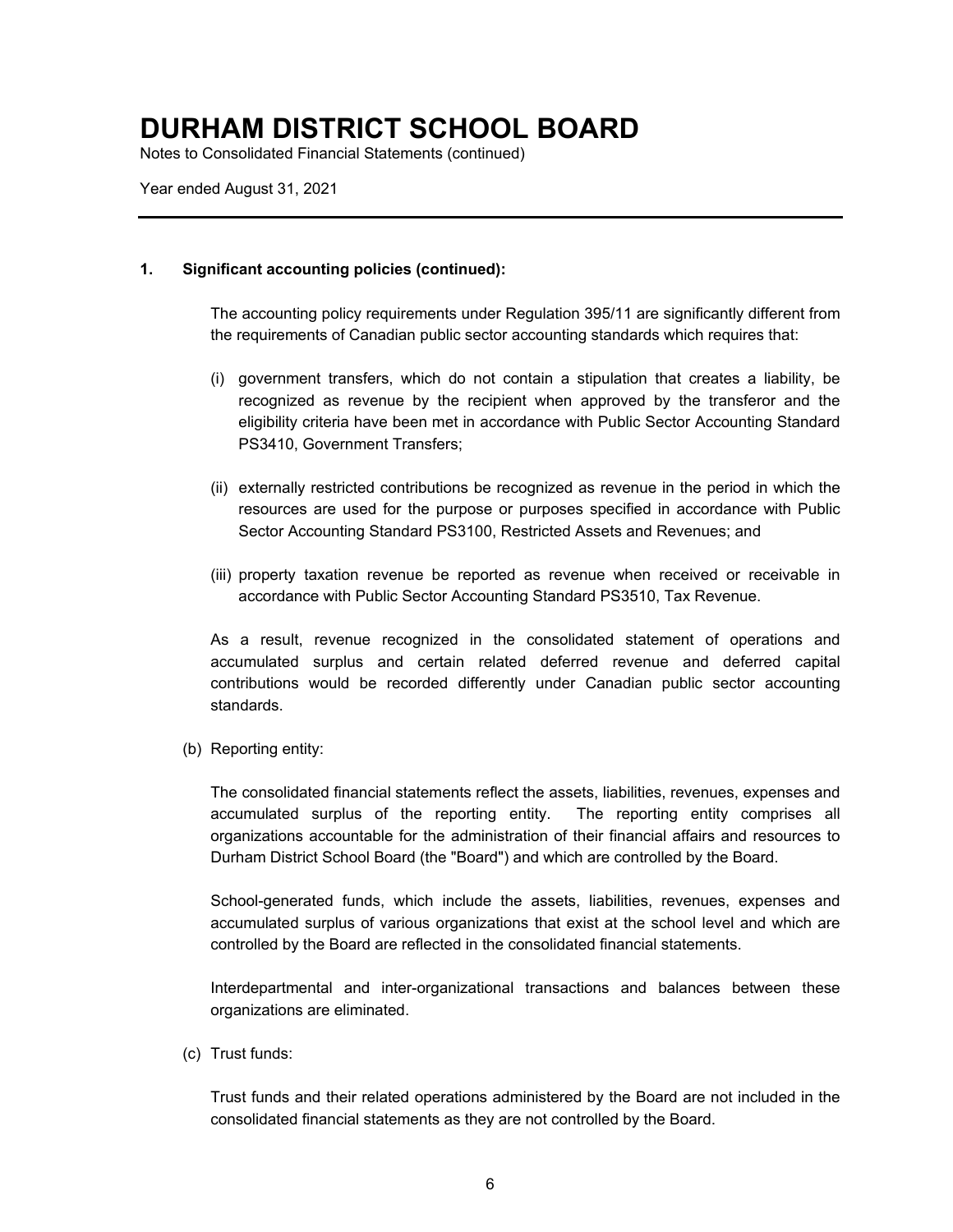Notes to Consolidated Financial Statements (continued)

Year ended August 31, 2021

#### **1. Significant accounting policies (continued):**

(d) Cash and cash equivalents:

Cash and cash equivalents comprise cash on hand, demand deposits and short-term investments. Short-term investments are highly liquid, subject to insignificant risk of changes in value and have a short maturity term of 90 days or less.

(e) Investments:

Temporary investments consist of marketable securities which are liquid short-term investments with maturities of between three months and one year at the date of acquisition, and are carried on the consolidated statement of financial position at the lower of cost or market value.

Long-term investments consist of investments that have maturities of more than one year.<br>Long-term investments are recorded at cost and assessed regularly for permanent impairment.

(f) Deferred revenue:

Certain amounts are received pursuant to legislation, regulation or agreement and may only be used in the conduct of certain programs or in the delivery of specific services and transactions. These amounts are recognized as revenue in the fiscal year the related expenses are incurred or services performed.

(g) Deferred capital contributions:

Contributions received or receivable for the purpose of acquiring or developing a depreciable tangible capital asset for use in providing services, or any contributions in the form of depreciable tangible assets received or receivable for use in providing services, are recorded as deferred capital contributions when the asset has been acquired as required by Regulation 395/11. These amounts are recognized as revenue in the consolidated statement of operations and accumulated surplus at the same rate and over the same period that the related tangible capital asset is amortized. The following items fall under this category:

- (i) government transfers received or receivable for capital purpose;
- (ii) other restricted contributions received or receivable for capital purpose; and
- (iii) property taxation revenue which were historically used to fund capital assets.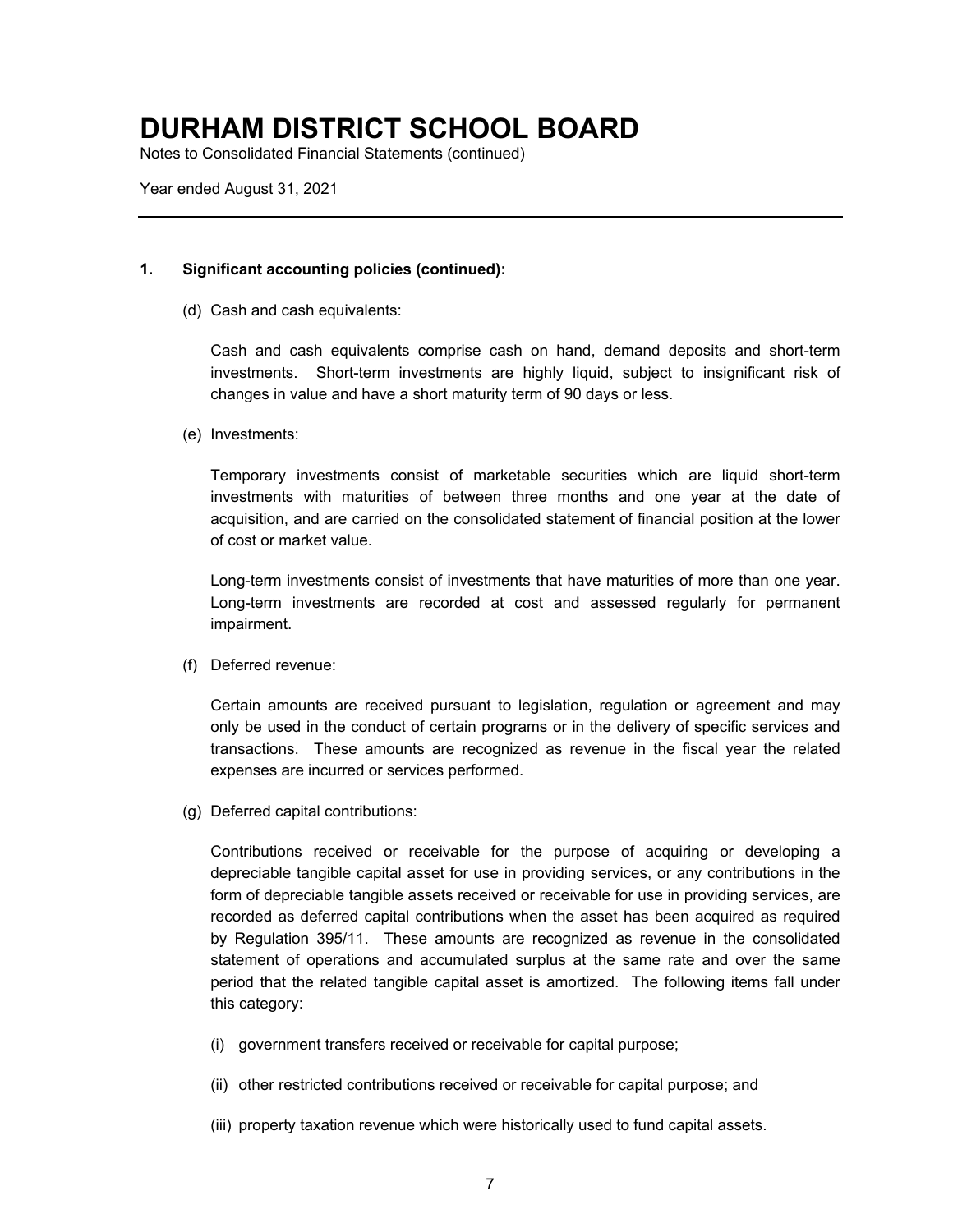Notes to Consolidated Financial Statements (continued)

Year ended August 31, 2021

#### **1. Significant accounting policies (continued):**

(h) Retirement and other employee future benefits:

The Board provides defined retirement and other future benefits to specified employee groups. These benefits include pension, life insurance, health care benefits, dental benefits, retirement gratuity, worker's compensation and long-term disability benefits.

As part of ratified labour collective agreements for unionized employees that bargain centrally and ratified central discussions with the Principals and Vice-Principals Associations, the following Employee Life and Health Trusts ("ELHTs") were established in 2016-2017: Elementary Teachers' Federation of Ontario ("ETFO"), ETFO-EW and Ontario Secondary School Teachers' Federation ("OSSTF"). The following ELHTs were established in 2017-2018: Canadian Union of Public Employees ("CUPE"), Education Workers' Benefits Trust ("EWBT") and Ontario Non-union Education Trust ("ONE-T") for non-unionized employees including principals and vice-principals. The ELHTs provide health, dental and life insurance benefits to teachers (excluding daily occasional teachers), education workers (excluding casual and temporary staff), and other school board staff and retired individuals from the school board's participation date into the ELHTs. These benefits are being provided through a joint governance structure between the bargaining/employee groups, school board trustees associations and the Government of Ontario. The Board no longer administers health, life and dental plans for their employees and instead are required to fund the ELHTs on a monthly basis based on a negotiated amount per full-time equivalency ("FTE"). Funding for the ELHTs is based on the existing benefits funding embedded within the Grants for Student Needs ("GSN"), including additional ministry funding in the form of a Crown contribution, and Stabilization Adjustment.

Depending on prior arrangements and employee groups, the Board continues to provide health, dental and life insurance benefits for retired individuals.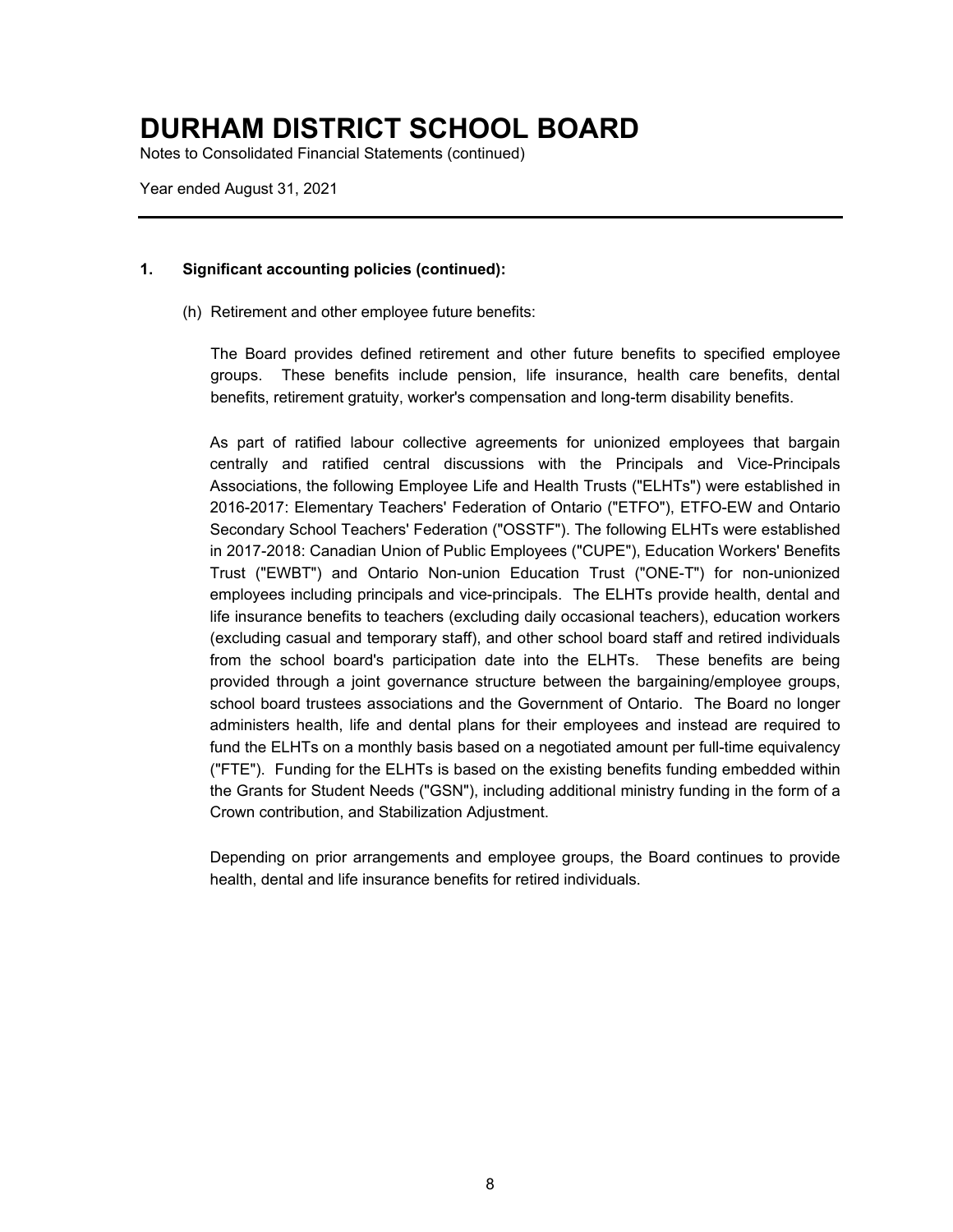Notes to Consolidated Financial Statements (continued)

Year ended August 31, 2021

#### **1. Significant accounting policies (continued):**

The Board has adopted the following policies with respect to accounting for these employee benefits:

(i) The costs of self-insured retirement and other employee future benefit plans are actuarially determined using management's best estimate of salary escalation, accumulated sick days at retirement, insurance and health care costs trends, disability recovery rates, long-term inflation rates and discount rates. The cost of retirement gratuities is actuarially determined using the employee's salary, banked sick days and years of service as at August 31, 2012, at which time, the plan was curtailed, and management's best estimate of discount rates. Any actuarial gains and losses arising from changes to the discount rate are amortized over the expected average remaining service life of the employee group.

For self-insured retirement and other employee future benefits that vest or accumulate over the periods of service provided by employees, such as life insurance and health care benefits for retirees, the cost is actuarially determined using the projected benefits method prorated on service. Under this method, the benefit costs are recognized over the expected average service life of the employee group.

For those self-insured benefit obligations that arise from specific events that occur from time to time, such as obligations for worker's compensation and long-term disability, the cost is recognized immediately in the period the events occur. Any actuarial gains and losses that are related to these benefits are recognized immediately in the period they arise.

- (ii) The cost of multi-employer defined pension plan benefits, such as the Ontario Municipal Employees Retirement System ("OMERS") pension, is the employer's contribution due to the plan during the year.
- (iii) The costs of insured benefits are the employer's portion of insurance premiums owed for coverage of employees during the year.
- (i) Tangible capital assets:

Tangible capital assets are recorded at historical cost less accumulated amortization. Historical cost includes amounts that are directly attributable to acquisition, construction, development or betterment of the asset. When historical cost records were not available, other methods were used to estimate the costs and accumulated amortization.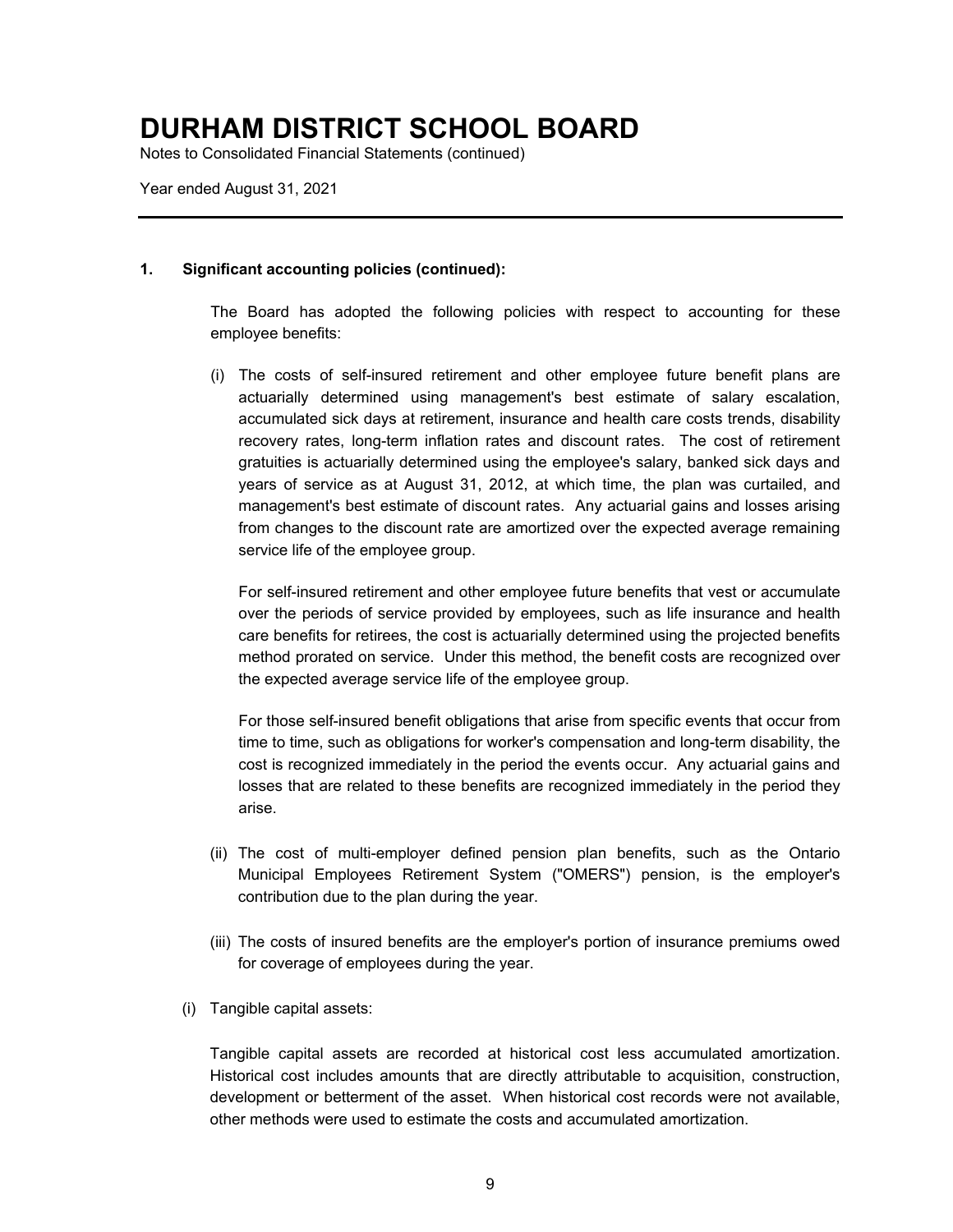Notes to Consolidated Financial Statements (continued)

Year ended August 31, 2021

#### **1. Significant accounting policies (continued):**

Leases which transfer substantially all of the benefits and risks incidental to ownership of property are accounted for as leased tangible capital assets. All other leases are accounted for as operating leases and the related payments are charged to expenses as incurred.

Tangible capital assets, except land, are amortized on a straight-line basis over their estimated useful lives as follows:

| Land improvements with finite lives<br><b>Buildings</b> | 15 years<br>20 years and<br>40 years |
|---------------------------------------------------------|--------------------------------------|
| Portable structures                                     | 20 years                             |
| First-time equipping of schools                         | 10 years                             |
| Furniture                                               | 10 years                             |
| Equipment                                               | $5 - 15$ years                       |
| Computer hardware                                       | 3 years                              |
| Computer software                                       | 5 years                              |
| Vehicles                                                | $5 - 10$ years                       |
| Buildings - leasehold improvements                      | Remaining term of lease              |

Assets under construction and assets that relate to pre-acquisition and pre-construction costs are not amortized until the asset is available for productive use.

The useful life for some computer hardware was revised from five years to three years based on new information related to the actual life of the assets. As such, additional amortization has occurred for these assets as needed to bring the net book value in line with the new estimated useful life. This resulted in additional amortization expense of \$3,583,502 in 2021.

Land permanently removed from service and held for resale is recorded at the lower of cost and estimated net realizable value. Cost includes amounts for improvements to prepare the land for sale or servicing. Buildings permanently removed from service and held for resale cease to be amortized and are recorded at the lower of carrying value and estimated net realizable value. Tangible capital assets that meet the criteria for financial assets are reclassified as assets held for sale on the consolidated statement of financial position.

Works of art and cultural and historic assets are not recorded as assets in these consolidated financial statements.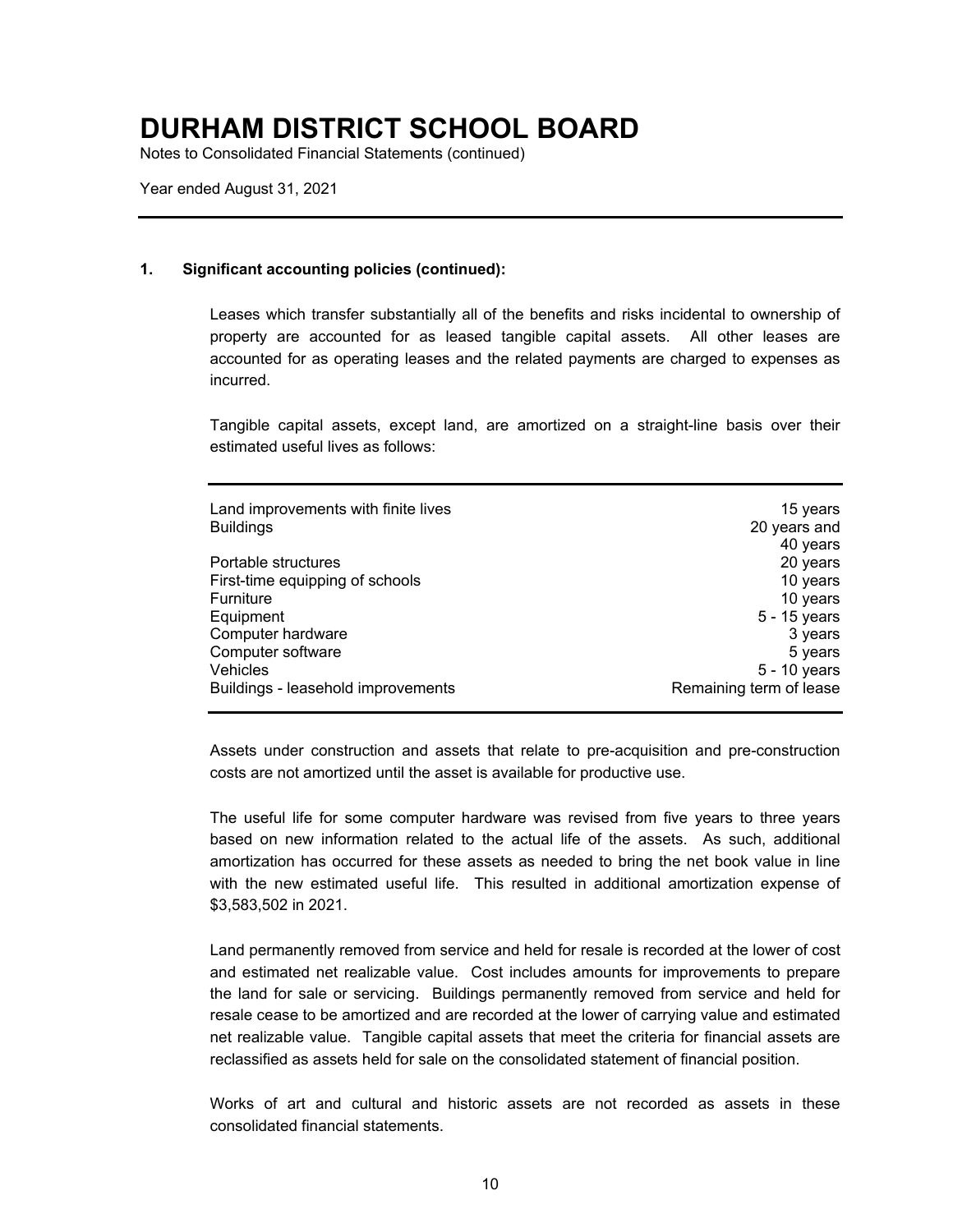Notes to Consolidated Financial Statements (continued)

Year ended August 31, 2021

### **1. Significant accounting policies (continued):**

(j) Government transfers:

Government transfers, which include legislative grants, are recognized in the consolidated financial statements in the year in which events giving rise to the transfer occur, providing the transfers are authorized, any eligibility criteria have been met and reasonable estimates of the amount can be made. If government transfers contain stipulations which give rise to a liability, they are deferred and recognized in revenue when the stipulations are met.

Government transfers for capital are deferred as required by Regulation 395/11, recorded as deferred capital contributions and recognized as revenue in the consolidated statement of operations and accumulated surplus at the same rate and over the same periods as the asset is amortized.

(k) Investment income:

Investment income earned is reported as revenue in the fiscal year earned.

Investment income earned on externally restricted funds, such as pupil accommodation, education development charges and special education, when required by the funding government or related act, forms part of the respective deferred revenue balances.

(l) Budget figures:

Budget figures have been provided for comparison purposes and have been derived from the budget approved by the Board of Trustees (the "Trustees"). The budget approved by the Trustees is developed in accordance with the provincially mandated funding model for school boards and is used to manage program spending within the guidelines of the funding model.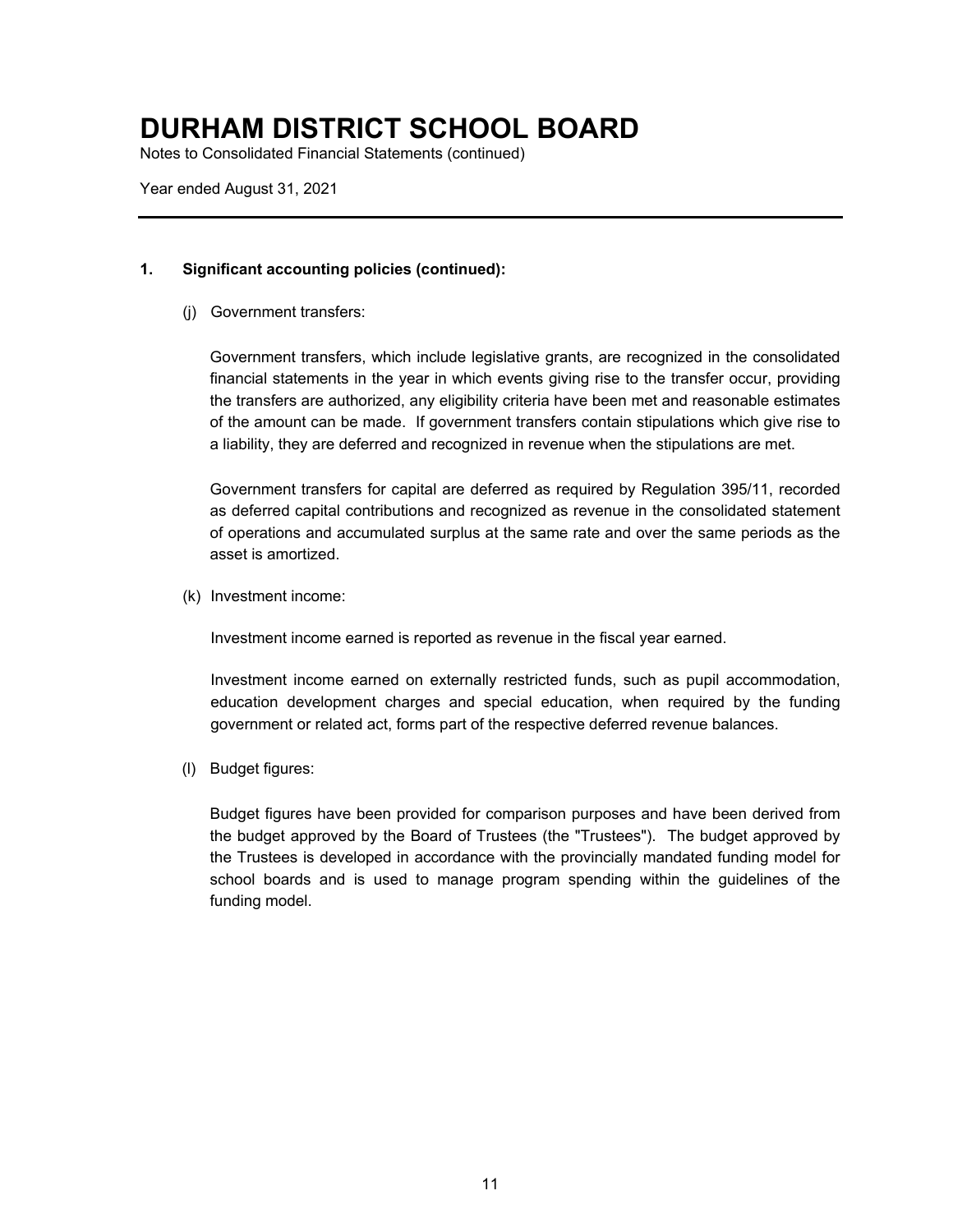Notes to Consolidated Financial Statements (continued)

Year ended August 31, 2021

#### **1. Significant accounting policies (continued):**

(m) Contaminated sites:

Contaminated sites are defined as the result of contamination being introduced that exceeds an environmental standard.

A liability for remediation of contaminated sites is recognized, net of any expected recoveries, when all of the following criteria are met:

- (i) an environmental standard exists;
- (ii) contamination exceeds the environmental standard;
- (iii) the Board is directly responsible or accepts responsibility for the liability;
- (iv) future economic benefits will be given up; and
- (v) a reasonable estimate of the liability can be made.
- (n) Use of estimates:

The preparation of consolidated financial statements in conformity with the basis of accounting described in note 1 requires management to make estimates and assumptions that affect the reported amounts of assets and liabilities and disclosure of contingent assets and liabilities at the date of the consolidated financial statements, and the reported amounts of revenues and expenses during the year. These estimates are reviewed periodically and, as adjustments become necessary, they are reported in the consolidated statement of operations and accumulated surplus in the year in which they become known. Estimates include assumptions used in estimating the collectability of accounts receivable to determine the allowance for doubtful accounts, in estimating provisions for accrued liabilities and in performing actuarial valuations of employee future benefits liabilities. In addition, the Board's implementation of Public Sector Accounting Standard PS3150, Tangible Capital Assets, requires management to make estimates of historical cost and useful lives of tangible capital assets. Actual results could differ from these estimates.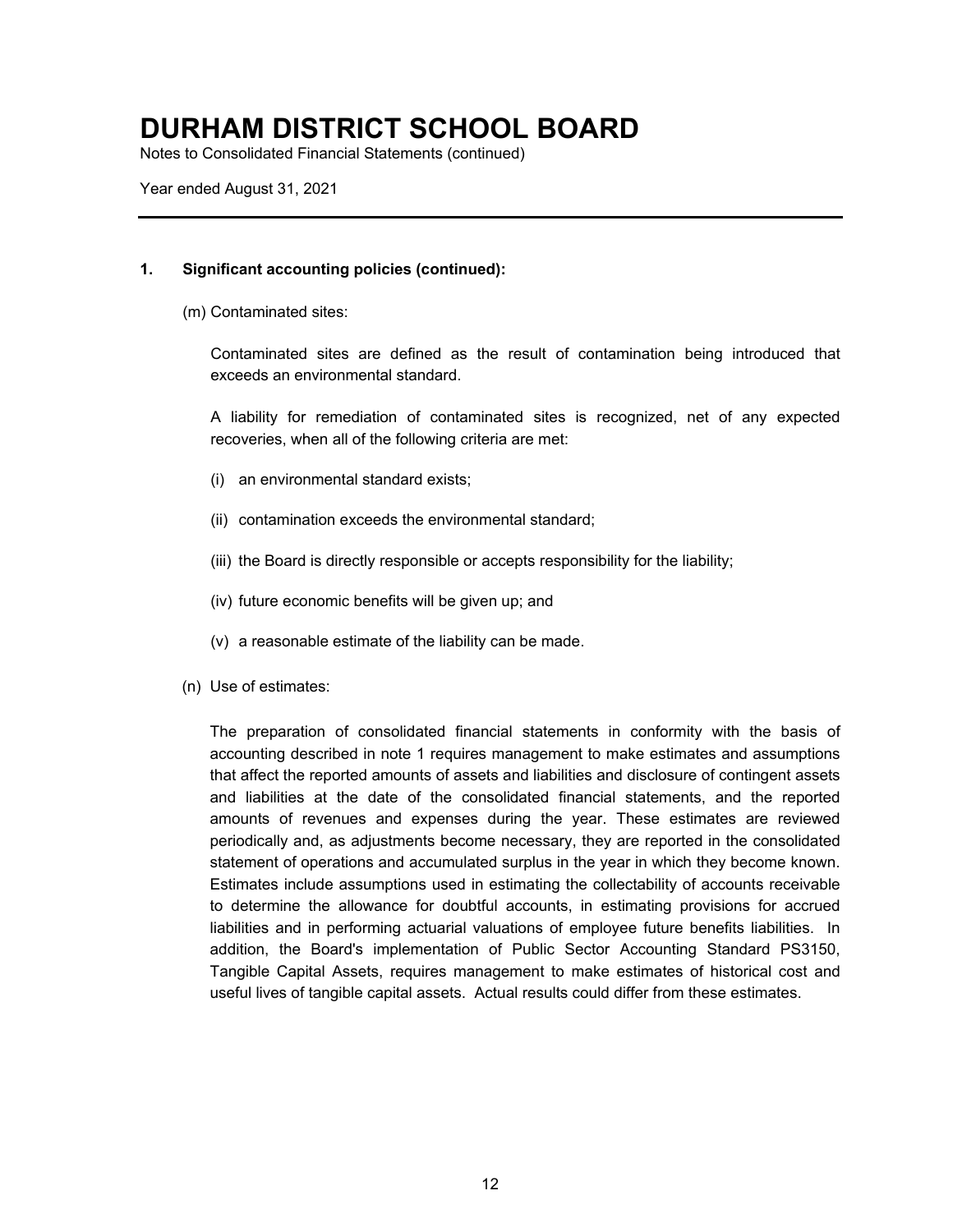Notes to Consolidated Financial Statements (continued)

Year ended August 31, 2021

### **1. Significant accounting policies (continued):**

(o) Property tax revenue:

Under Canadian public sector accounting standards, the entity that determines and sets the tax levy records the revenue in the financial statements, which in the case of the Board, is the Province of Ontario. As a result, property tax revenue received from the municipalities is recorded as part of Provincial Legislative Grants, which are reported in provincial grants grants for student needs revenue.

### **2. Accounts receivable - Government of Ontario:**

The Province replaced variable capital funding with a one-time debt support grant in 2009-10. The Board received a one-time grant that recognizes capital debt as of August 31, 2010 that is supported by the existing capital programs. The Board receives this grant in cash over the remaining term of the existing capital debt instruments. The Board may also receive yearly capital grants to support capital programs which would be reflected in accounts receivable.

Included in accounts receivable as at August 31, 2021 is an amount from the Province of \$242,167,870 (2020 - \$247,149,172) with respect to capital grants.

The Ministry introduced a cash management strategy effective September 1, 2018. As part of the strategy, the Ministry delays part of the grant payment to school boards where the adjusted accumulated surplus and deferred revenue balances are in excess of certain criteria set out by the Ministry. The balance of delayed grant payments included in the receivable balance from the Government of Ontario at August 31, 2021 is \$57,128,910 (2020 - \$28,822,496).

#### **3. Accounts receivable - municipalities:**

In fiscal 2020, due to the response to COVID-19, the Province extended the deadlines for municipalities to pay Education Property Tax ("EPT") amounts to the Board. As at year-end, this amount for the Board was nil (2020 - \$46,783,991) in accounts receivable on the consolidated statement of financial position.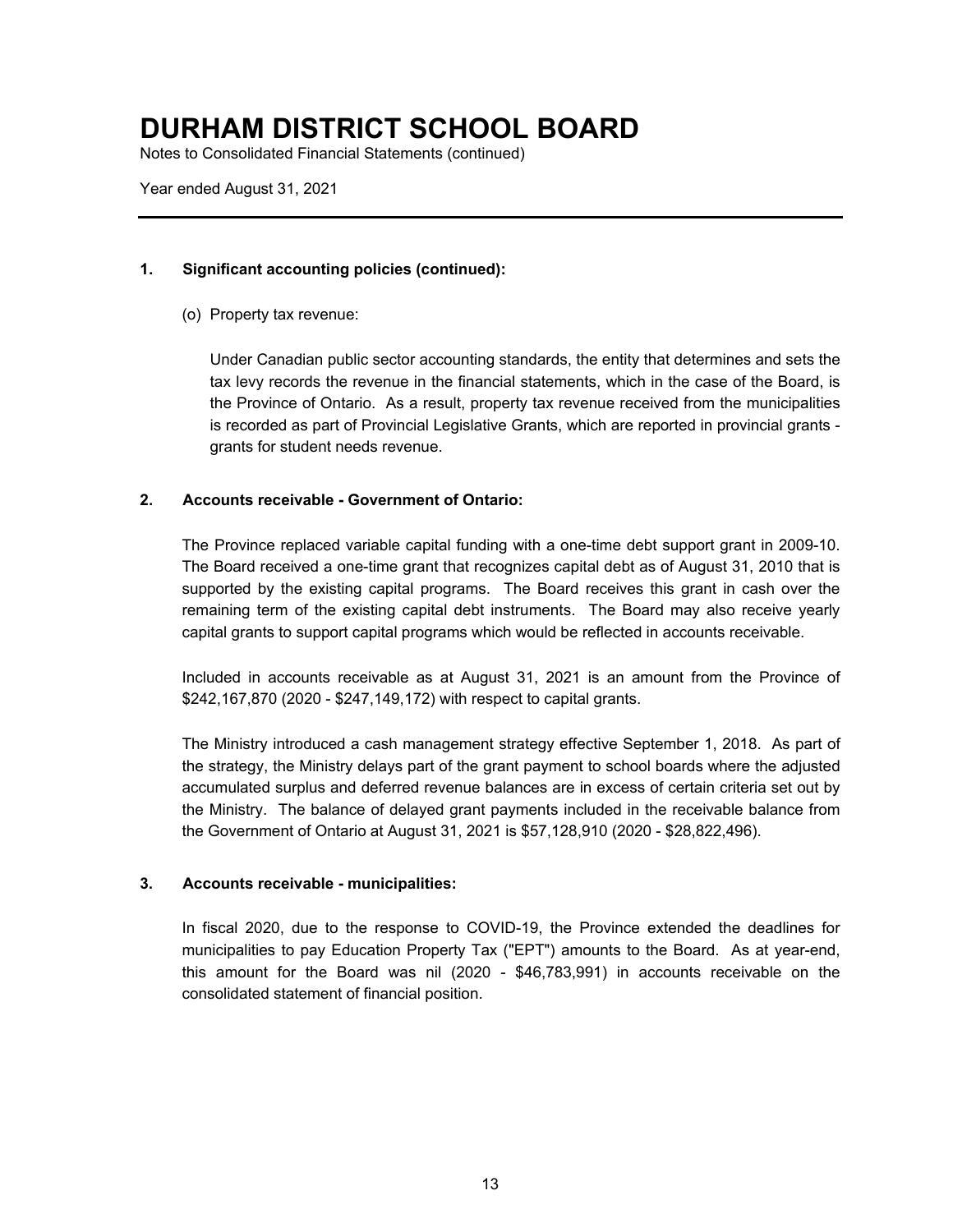Notes to Consolidated Financial Statements (continued)

Year ended August 31, 2021

#### **4. Accounts payable - government of Ontario:**

In fiscal 2020, due to the response to COVID-19, the Province extended the deadlines for municipalities to pay EPT amounts to the Board. To mitigate the financial impact of this deferral, the Province adjusted its cash flow through the School Board Operating Grant in June 2020 to pay an additional amount equal to about 25% of the annual EPT amount as forecasted by the Board in the 2019-20 Revised Estimates. As at year-end, this amount for the Board was nil (2020 - \$47,162,690).

#### **5. Assets held for sale:**

As at August 31, 2021, no buildings or land were recorded as assets held for sale (2020 - \$124,735 of buildings and nil land). During 2021, one school property was sold. Net proceeds of \$795,745 were received on the sale of this property, which had a carrying value of \$124,735. This resulted in a gain of \$671,010, which was deferred for future capital asset purchases according to Ontario Regulation 193/10. In 2020, there were no sales of properties classified as held for sale.

#### **6. Deferred revenue:**

Revenue received that has been set aside for specific purposes by legislation, regulation or agreement is included in deferred revenue and reported in the consolidated statement of financial position.

Deferred revenue set aside for specific purposes by legislation, regulation or agreement as at August 31, 2021 is summarized below:

| 2021                          | Deferred<br>revenue,<br>beginning<br>of year | Increase          | Decrease         | Deferred<br>revenue,<br>end of year |
|-------------------------------|----------------------------------------------|-------------------|------------------|-------------------------------------|
| Education development         |                                              |                   |                  |                                     |
| charges                       | \$<br>—                                      | \$<br>15.305.980  | \$<br>15.305.980 | \$                                  |
| Proceeds of disposition,      |                                              |                   |                  |                                     |
| including interest allocation | 2.410.694                                    | 795,745           | 1.233.737        | 1,972,702                           |
| Other:                        |                                              |                   |                  |                                     |
| Capital                       | 9.185.245                                    | 12,421,327        | 6.566.646        | 15,039,926                          |
| Operating                     | 3.092.624                                    | 118.703.503       | 112,996,194      | 8,799,933                           |
|                               | 14,688,563                                   | \$<br>147,226,555 | 136,102,557      | \$<br>25,812,561                    |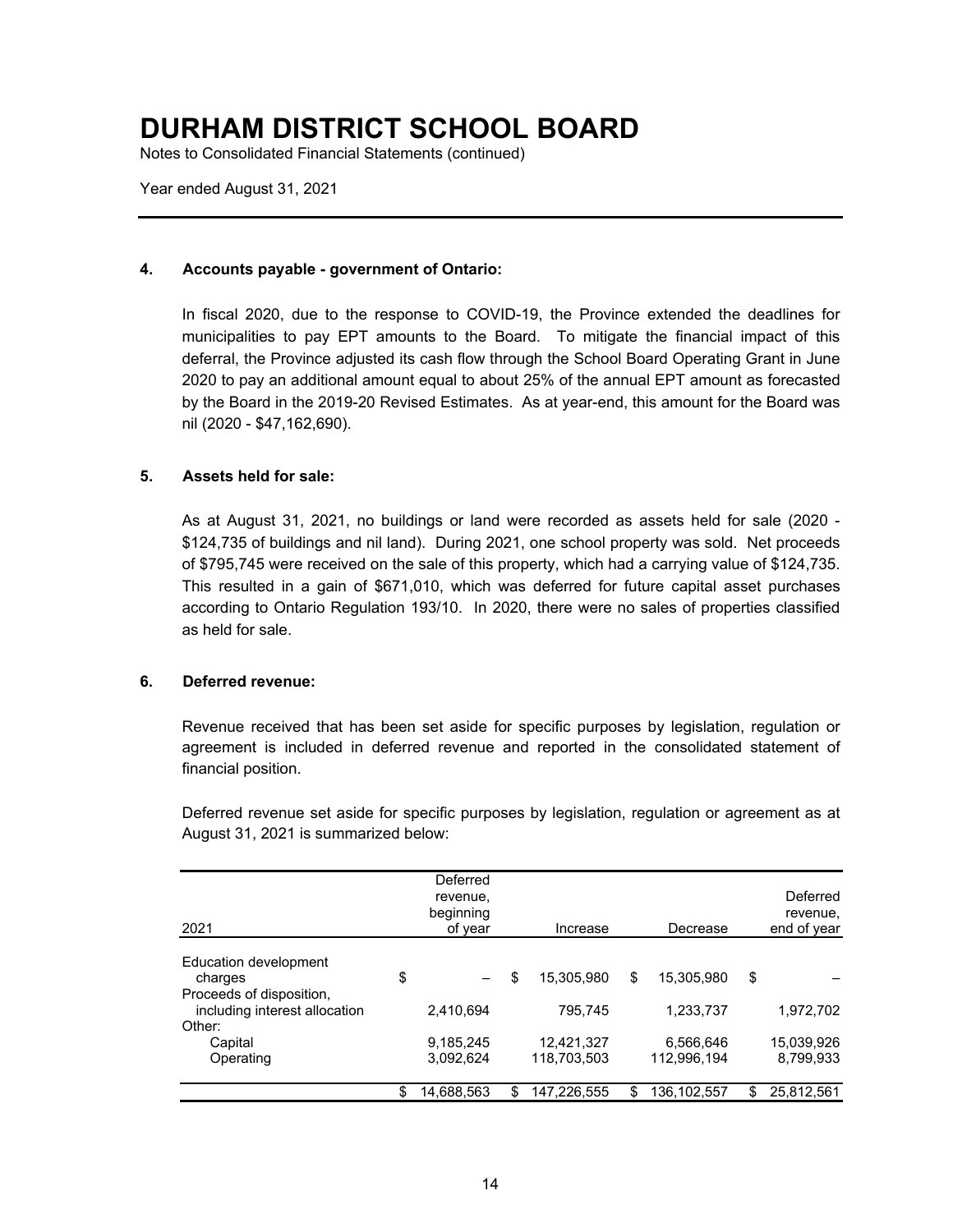Notes to Consolidated Financial Statements (continued)

Year ended August 31, 2021

#### **6. Deferred revenue (continued):**

| 2020                          | Deferred<br>revenue,<br>beginning<br>of year |    | Increase    |    | Decrease    | Deferred<br>revenue.<br>end of year |
|-------------------------------|----------------------------------------------|----|-------------|----|-------------|-------------------------------------|
|                               |                                              |    |             |    |             |                                     |
| Education development         |                                              |    |             |    |             |                                     |
| charges                       | \$                                           | \$ | 7,599,589   | \$ | 7.599.589   | \$                                  |
| Proceeds of disposition,      |                                              |    |             |    |             |                                     |
| including interest allocation | 1,528,678                                    |    | 6.746.605   |    | 5.864.589   | 2,410,694                           |
| Other:                        |                                              |    |             |    |             |                                     |
| Capital                       | 7,032,749                                    |    | 10,591,370  |    | 8,438,874   | 9,185,245                           |
| Operating                     | 2,756,149                                    |    | 110,512,982 |    | 110,176,507 | 3,092,624                           |
|                               | \$<br>11.317.576                             | S  | 135.450.546 | S  | 132.079.559 | \$<br>14,688,563                    |

### **7. Deferred capital contributions:**

Deferred capital contributions include grants and contributions received that are used for the acquisition of tangible capital assets in accordance with Regulation 395/11 that have been expended by year end. The contributions are amortized into revenue over the useful life of the asset acquired.

|                                                                                                             | 2021                                          | 2020                                          |
|-------------------------------------------------------------------------------------------------------------|-----------------------------------------------|-----------------------------------------------|
| Balance, beginning of year<br>Additions to deferred capital contributions<br>Revenue recognized in the year | \$751,094,951<br>67,318,142<br>(49, 729, 903) | \$737,911,527<br>56,126,879<br>(42, 943, 455) |
| Balance, end of year                                                                                        | \$768,683,190                                 | \$751,094,951                                 |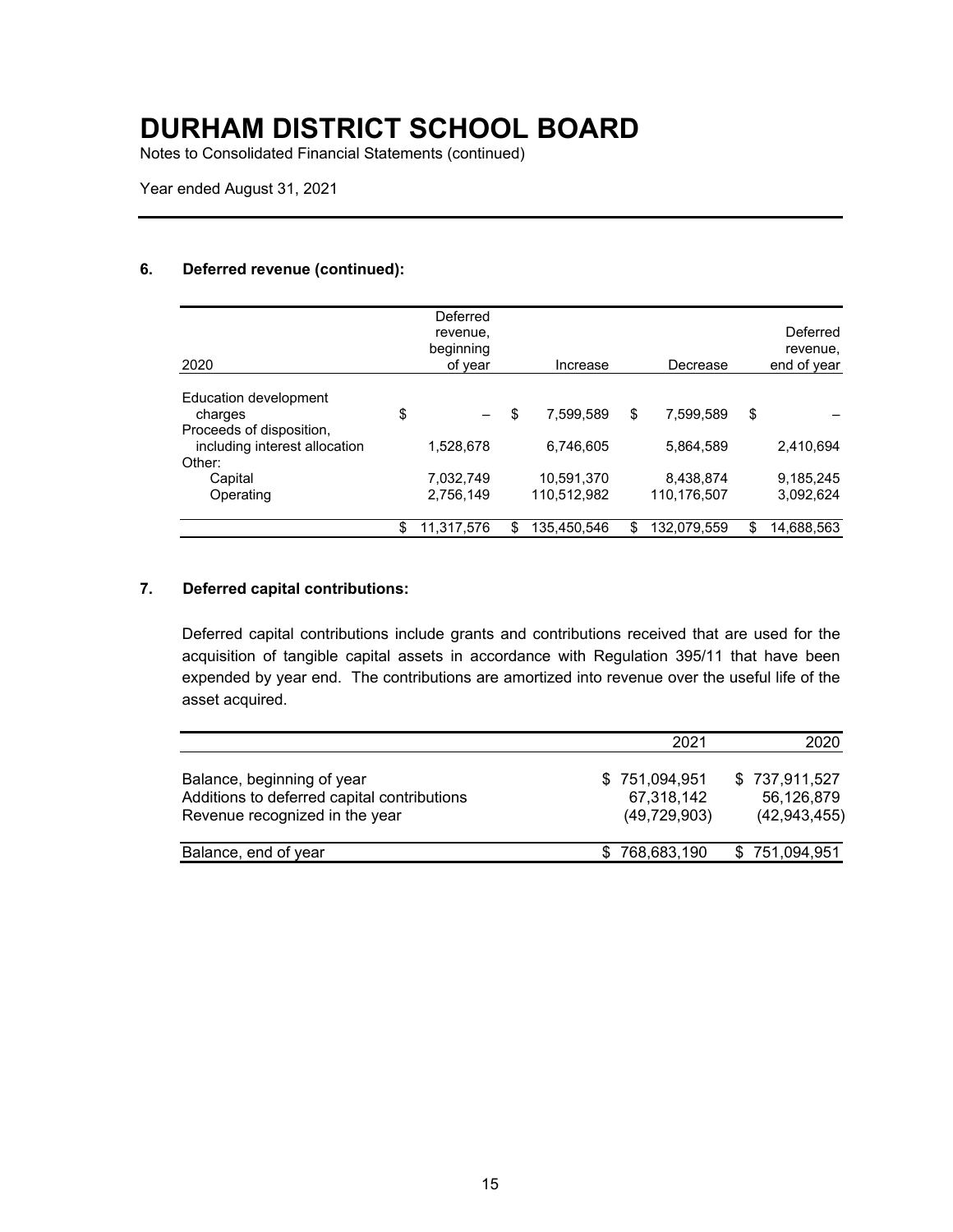Notes to Consolidated Financial Statements (continued)

Year ended August 31, 2021

### **8. Retirement and other employee future benefits:**

Retirement and other employee future benefits liabilities:

|                            |                  | Other            |     | Total       |
|----------------------------|------------------|------------------|-----|-------------|
|                            |                  | employee         |     | employee    |
|                            | Retirement       | future           |     | future      |
| 2021                       | benefits         | benefits         |     | benefits    |
| Accrued employee future    |                  |                  |     |             |
| benefits liability         | \$<br>27,294,052 | \$<br>12,356,049 | \$  | 39,650,101  |
| Unamortized actuarial loss | (3,622,371)      |                  |     | (3,622,371) |
| Employee future benefits   |                  |                  |     |             |
| liability at August 31     | \$<br>23,671,681 | \$<br>12,356,049 | \$. | 36,027,730  |
|                            |                  |                  |     |             |
|                            |                  | Other            |     | Total       |
|                            |                  | employee         |     | employee    |
|                            | Retirement       | future           |     | future      |
| 2020                       | benefits         | benefits         |     | benefits    |
|                            |                  |                  |     |             |
| Accrued employee future    |                  |                  |     |             |

| <b>ACCIDED</b> CHIPIOVEC INTER<br>benefits liability<br>Unamortized actuarial loss | \$ 31.642.408<br>(5,078,865) | \$11,850,866 | \$43,493,274<br>(5,078,865) |
|------------------------------------------------------------------------------------|------------------------------|--------------|-----------------------------|
| Employee future benefits<br>liability at August 31                                 | \$ 26.563.543                | \$11.850.866 | \$38,414,409                |

Retirement and other employee future benefits expense:

| 2021                                                                                            | Retirement<br>benefits   | Other<br>employee<br>future<br>benefits | Total<br>employee<br>future<br>benefits  |
|-------------------------------------------------------------------------------------------------|--------------------------|-----------------------------------------|------------------------------------------|
| Current year benefit cost<br>Interest on accrued benefit obligation<br>Amortized actuarial loss | \$<br>550,409<br>864,182 | \$2,402,918<br>160,148<br>239,755       | 2,402,918<br>\$.<br>710,557<br>1,103,937 |
| Employee future benefits expense $(1)$                                                          | 1,414,591                | 2,802,821                               | 4,217,412<br>S                           |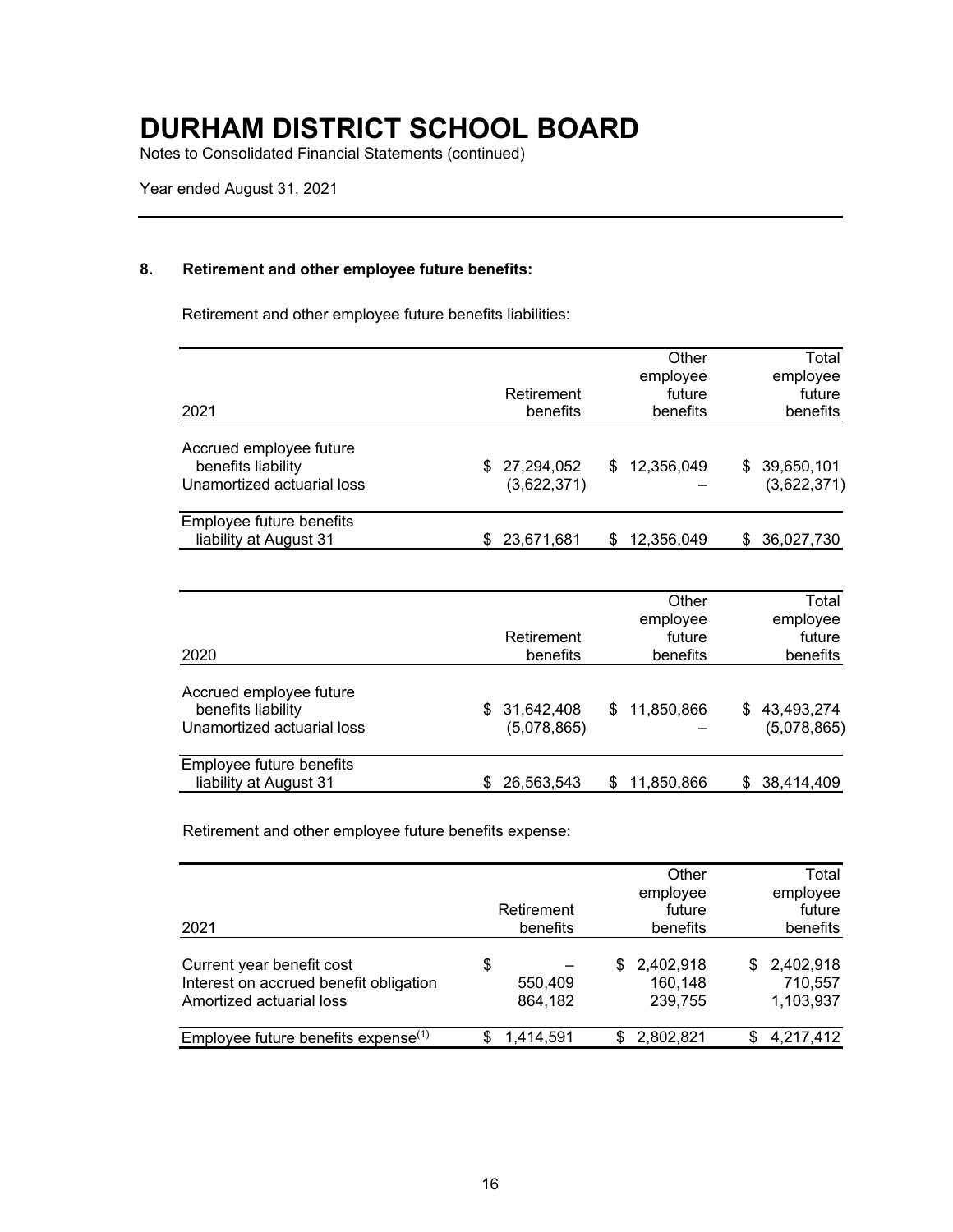Notes to Consolidated Financial Statements (continued)

Year ended August 31, 2021

### **8. Retirement and other employee future benefits (continued):**

| 2020                                                                                            | Retirement<br>benefits   | Other<br>employee<br>future<br>benefits | Total<br>employee<br>future<br>benefits |
|-------------------------------------------------------------------------------------------------|--------------------------|-----------------------------------------|-----------------------------------------|
| Current year benefit cost<br>Interest on accrued benefit obligation<br>Amortized actuarial loss | \$<br>643,211<br>755,675 | 2,255,807<br>S<br>229,790<br>(85, 105)  | 2,255,807<br>S<br>873,001<br>670,570    |
| Employee future benefits expense $(1)$                                                          | 1,398,886                | 2,400,492                               | 3,799,378                               |

 $<sup>(1)</sup>$ Excluding pension contributions to OMERS, a multi-employer pension plan described below.</sup>

- (a) Retirement benefits:
	- (i) Ontario Teachers' Pension Plan:

Teachers and related employee groups are eligible to be members of the Ontario Teachers' Pension Plan. Employer contributions for these employees are provided directly by the Province. The pension costs and obligations related to this plan are a direct responsibility of the Province. Accordingly, no cost or liabilities related to this plan are included in the Board's consolidated financial statements.

(ii) Ontario Municipal Employees Retirement System:

All non-teaching employees of the Board are eligible to be members of OMERS, a multi-employer pension plan. The plan provides defined pension benefits to employees based on their length of service and rates of pay. The Board's contributions equal the employee's contributions to the plan. During the year ended August 31, 2021, the Board contributed \$11,179,253 (2020 - \$10,345,965) to the plan. As this is a multi-employer pension plan, these contributions are the Board's pension benefit expenses. No pension liability for this type of plan is included in the Board's consolidated financial statements.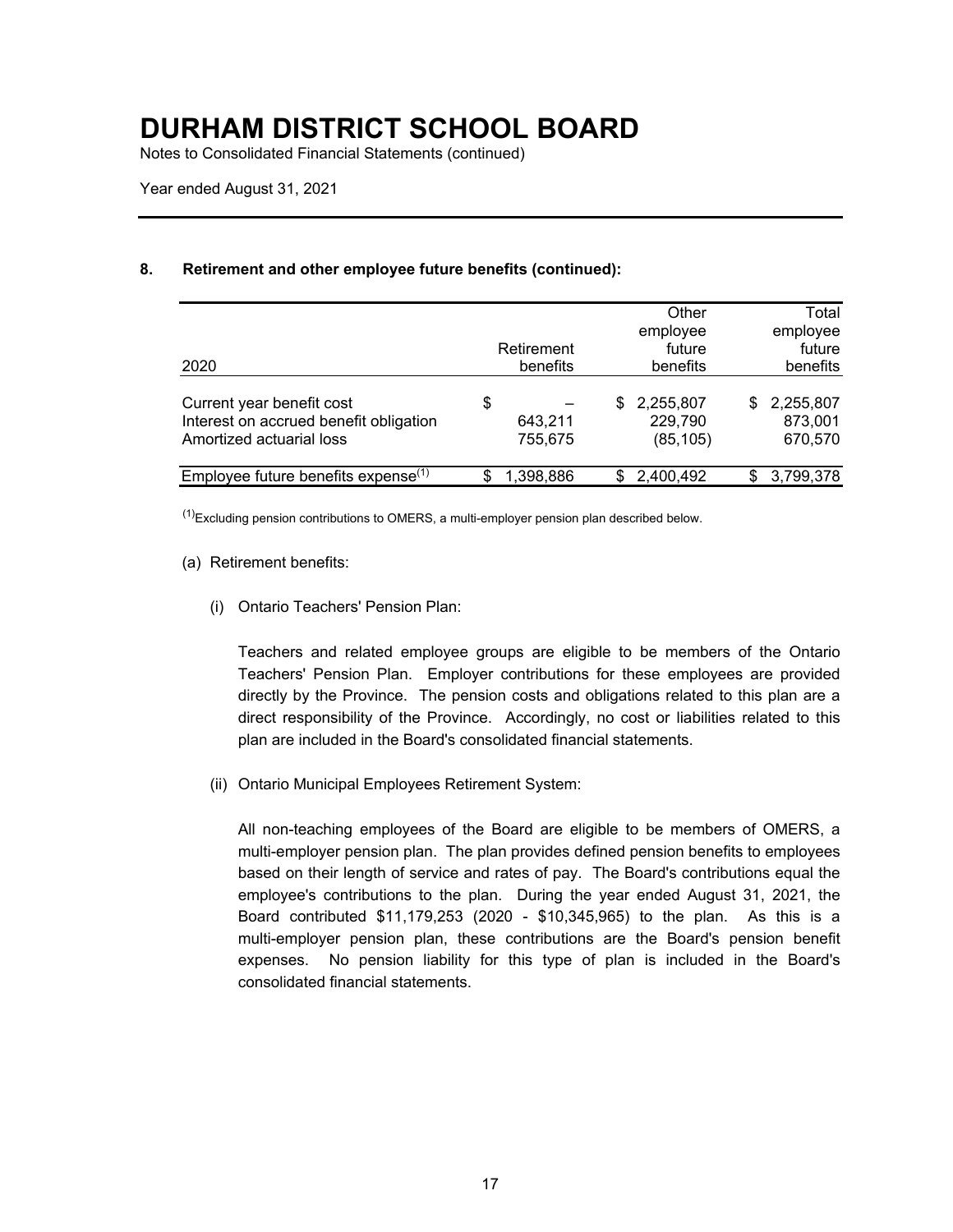Notes to Consolidated Financial Statements (continued)

Year ended August 31, 2021

### **8. Retirement and other employee future benefits (continued):**

(iii) Retirement gratuities:

The Board provides retirement gratuities to certain groups of employees hired prior to specified dates. The Board provides these benefits through an unfunded defined benefit plan. The benefit costs and liabilities related to this plan are included in the Board's consolidated financial statements. The amount of the gratuities payable to eligible employees at retirement is based on their salary, accumulated sick days and years of service up to August 31, 2012.

(iv) Retirement life insurance and health care benefits:

 not qualify for Board subsidized premiums or contributions. The Board provides life insurance, dental and health care benefits to certain employee groups after retirement until the members reach 65 years of age. The premiums are based on the Board experience and retirees' premiums may be subsidized by the Board. The benefit costs and liabilities related to the plan are provided through an unfunded defined benefit plan and are included in the Board's consolidated financial statements. Effective September 1, 2013, employees retiring on or after this date, do

- (b) Other employee future benefits:
	- (i) Sick leave top-up benefits:

A maximum of 11 unused sick leave days from the current year may be carried forward into the following year only, to be used to top-up salary for illnesses paid through the short-term leave and disability plan in that year. The benefit costs expensed in the consolidated financial statements are \$961,960 (2020 - \$361,137).

For accounting purposes, the valuation of the accrued benefit obligation for the sick leave top-up is based on actuarial assumptions about future events determined as at August 31, 2019 (the date at which the probabilities of usage were determined) and is based on the average daily salary and banked sick days of employees as at August 31, 2021.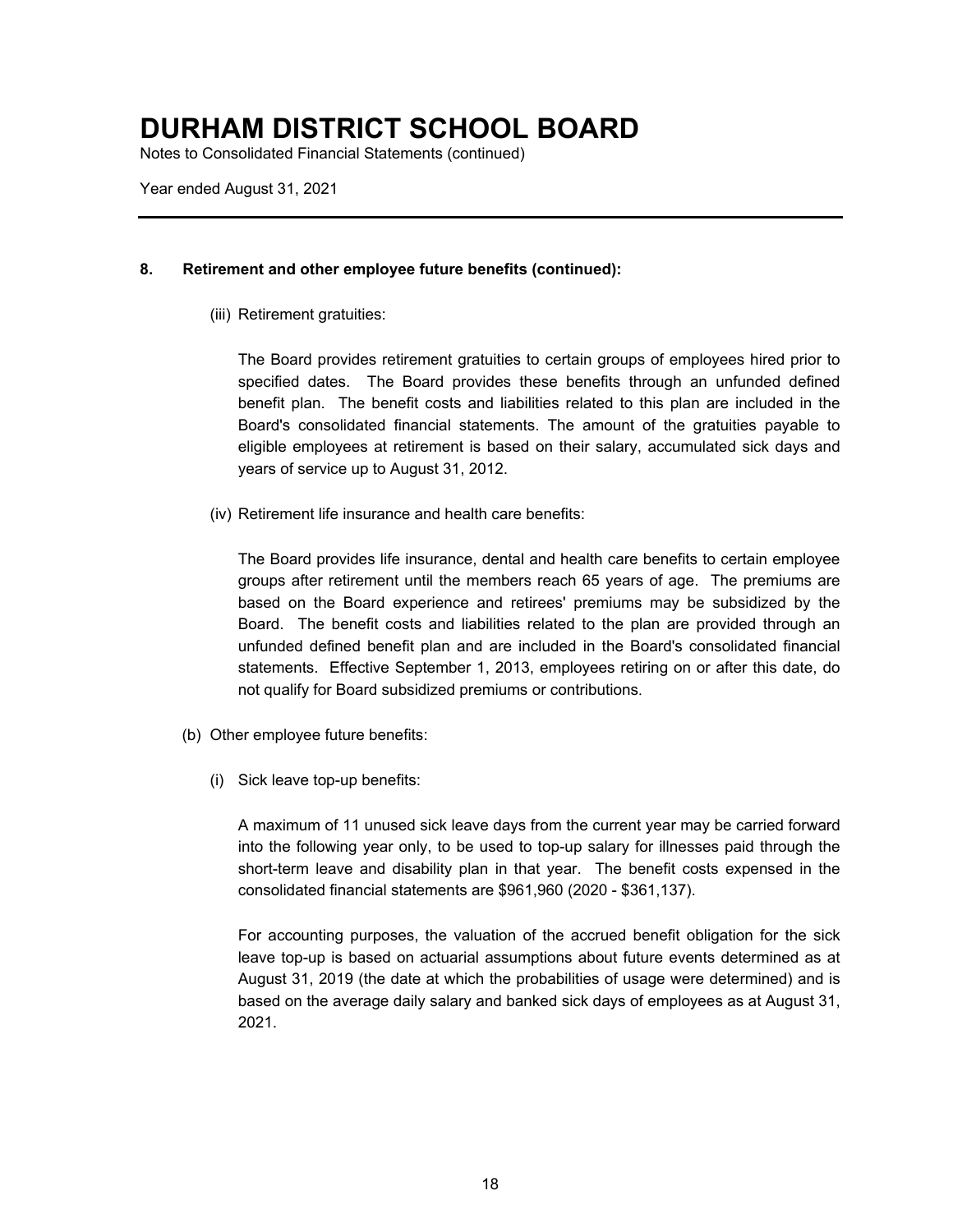Notes to Consolidated Financial Statements (continued)

Year ended August 31, 2021

### **8. Retirement and other employee future benefits (continued):**

(ii) Workplace Safety and Insurance Board ("WSIB") obligations:

 are included in the Board's consolidated financial statements. School boards are The Board is a Schedule 2 employer under the Workplace Safety and Insurance Board Act (the "Act") and, as such, assumes responsibility for the payment of all claims to its injured workers under the Act. The Board does not fund these obligations in advance of payments made under the Act. The benefit costs and liabilities related to this plan required to provide salary top-up to a maximum of 4-1/2 years for employees receiving payments from WSIB, where the collective agreement negotiated prior to 2012 included such a provision.

(iii) Long-term disability:

The costs of salary compensation paid to employees on long-term disability leave are fully insured and are not included in the defined benefit plan.

The accrued benefit obligations for employee future benefit plans as at August 31, 2021 are based on actuarial assumptions of future events determined for accounting purposes as of August 31, 2019 and based on updated average daily salary and banked sick days as at August 31, 2021. These valuations take into account the plan changes outlined above and assumptions about future events. The economic assumptions used in these valuations are the Board's best estimates of expected rates:

|                                                                                      | 2021                       | 2020                   |
|--------------------------------------------------------------------------------------|----------------------------|------------------------|
| Inflation                                                                            | 1.50%                      | 1.50%                  |
| Wages and salary escalation                                                          | $0.00\%$                   | $0.00\%$               |
| Insurance and health care cost escalation<br>Discount on accrued benefit obligations | $4.50\% - 7.00\%$<br>1.80% | 4.50% - 7.25%<br>1.40% |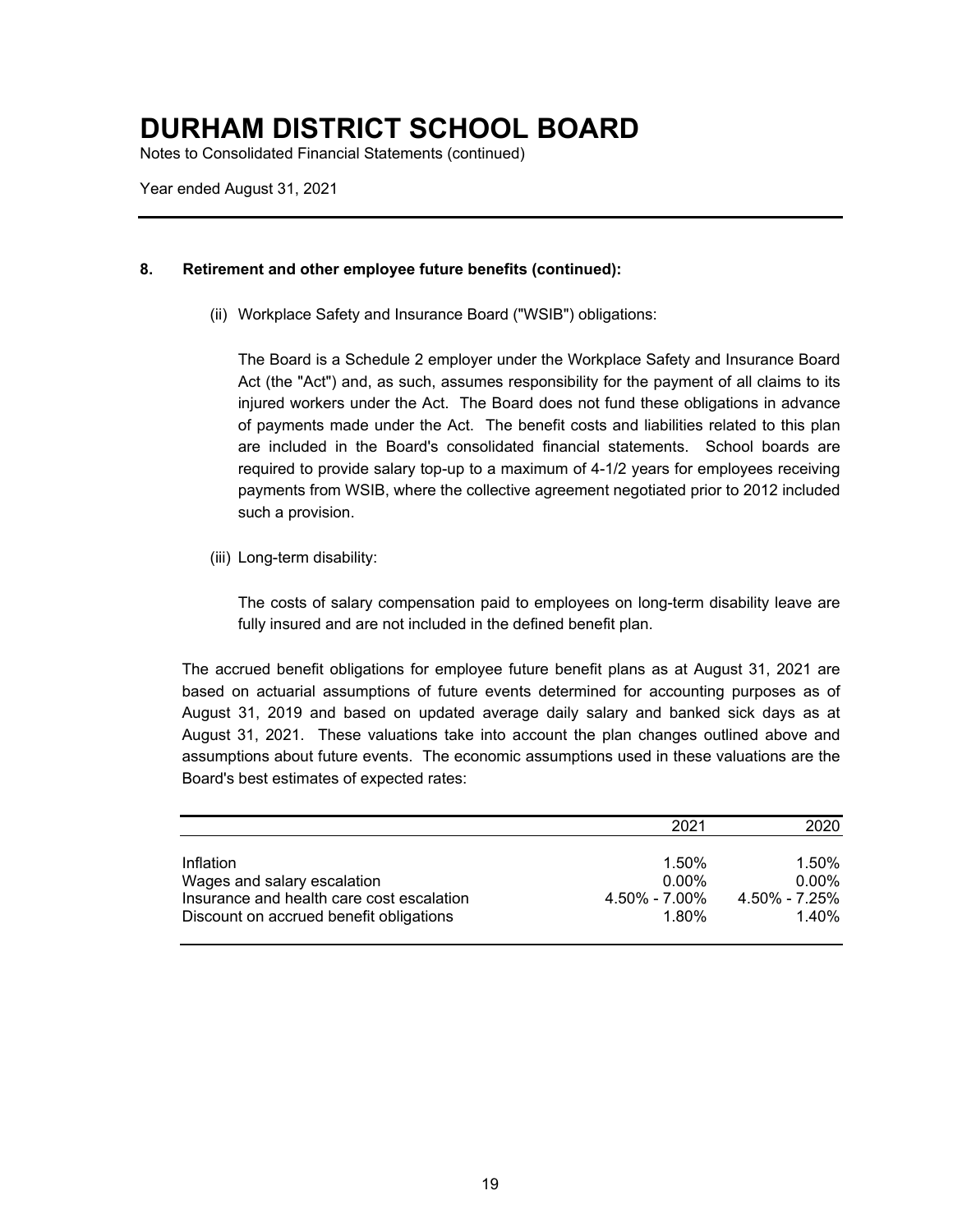Notes to Consolidated Financial Statements (continued)

Year ended August 31, 2021

### **9. Capital loans:**

|                                                            | 2021               | 2020              |
|------------------------------------------------------------|--------------------|-------------------|
| Capital Ioan - Good Places to Learn:                       |                    |                   |
| 4.56%, 25-year amortizing debenture for \$25,375,026 held  |                    |                   |
| with Ontario Financing Authority, maturing November 2031   | \$<br>14, 155, 207 | \$<br>15,185,884  |
| 4.90%, 25-year amortizing loan for \$14,996,927 held with  |                    |                   |
| Ontario Financing Authority, maturing March 2033           | 9,335,261          | 9,908,115         |
| 5.06%, 25-year amortizing loan for \$15,944,350 held with  |                    |                   |
| Ontario Financing Authority, maturing March 2034           | 10,614,610         | 11,190,692        |
| 5.232%, 25-year amortizing loan for \$34,865,412 held with |                    |                   |
| Ontario Financing Authority, maturing April 2035           | 24,685,517         | 25,867,809        |
| 4.83%, 25-year amortizing loan for \$17,404,657 held with  |                    |                   |
| Ontario Financing Authority, maturing March 11, 2036       | 12,714,876         | 13,290,852        |
| Capital Ioan - New Pupil Places:                           |                    |                   |
| 4.86%, 25-year amortizing loan for \$16,000,000 held with  |                    |                   |
| Ontario Financing Authority, maturing June 2033            | 10,179,941         | 10,784,546        |
| 5.047%, 25-year amortizing loan for \$74,957,615 held with |                    |                   |
| Ontario Financing Authority, maturing November 2034        | 51,534,553         | 54,144,956        |
| 3.97%, 25-year amortizing loan for \$1,772,255 held with   |                    |                   |
| Ontario Financing Authority, maturing March 2036           | 1,307,852          | 1,367,929         |
| 3.564%, 25-year amortizing loan for \$13,710,012 held with |                    |                   |
| Ontario Financing Authority, maturing March 2037           | 10,051,289         | 10,517,572        |
| 4.003%, 25-year amortizing loan for \$12,786,341 held with |                    |                   |
| Ontario Financing Authority, maturing March 2039           | 10,344,298         | 10,735,977        |
| 2.993%, 25-year amortizing loan for \$35,634,064 held with |                    |                   |
| Ontario Financing Authority, maturing March 2040           | 29,255,716         | 30,399,262        |
| 3.242%, 25-year amortizing loan for \$25,580,732 held with |                    |                   |
| Ontario Financing Authority, maturing March 2041           | 21,929,452         | 22,707,416        |
| 3.594%, 25-year amortizing loan for \$8,867,856 held with  |                    |                   |
| Ontario Financing Authority, maturing March 2042           | 7,912,447          | 8,164,208         |
|                                                            | \$214,021,019      | \$<br>224,265,218 |

Principal and interest payments relating to capital loans of \$214,021,019 (2020 - \$224,265,218) outstanding as at August 31, 2021 and 2020 are due as follows:

| 2021        | Principal        | Interest        |   | Total         |
|-------------|------------------|-----------------|---|---------------|
| 2021 - 2022 | 10,707,718<br>\$ | \$<br>9,218,613 | S | 19,926,331    |
| 2022 - 2023 | 11,192,875       | 8,733,457       |   | 19,926,332    |
| 2023 - 2024 | 11,700,700       | 8,225,630       |   | 19,926,330    |
| 2024 - 2025 | 12,232,284       | 7,694,045       |   | 19,926,329    |
| 2025 - 2026 | 12,788,763       | 7,137,566       |   | 19,926,329    |
| Thereafter  | 155,398,679      | 37,427,797      |   | 192,826,476   |
|             | \$214,021,019    | 78,437,108      |   | \$292,458,127 |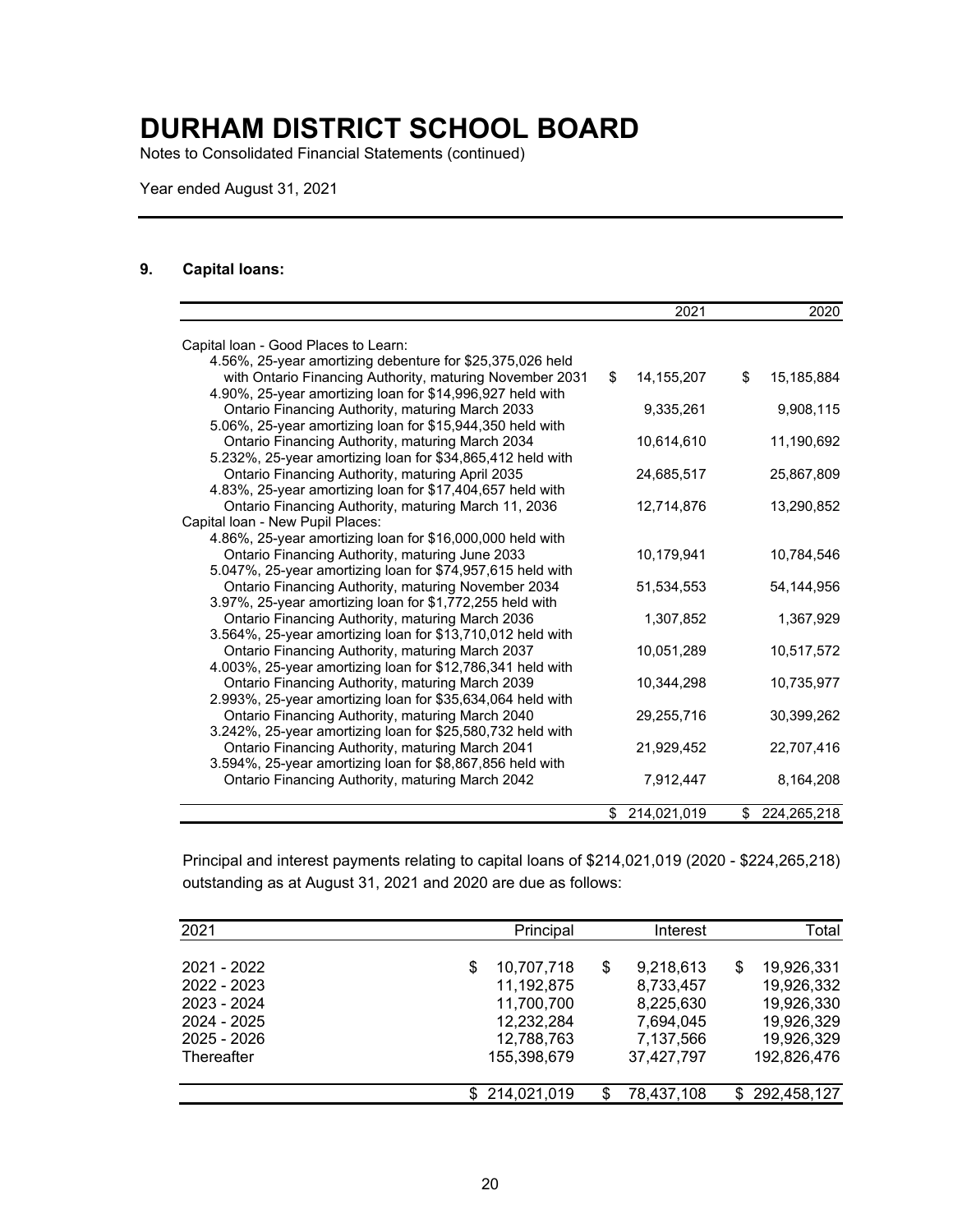Notes to Consolidated Financial Statements (continued)

Year ended August 31, 2021

#### **9. Capital loans (continued):**

| 2020        | Principal       |    | Interest   |   | Total         |
|-------------|-----------------|----|------------|---|---------------|
| 2020 - 2021 | 10,244,199<br>S | \$ | 9,682,130  | S | 19,926,329    |
| 2021 - 2022 | 10,707,717      |    | 9,218,613  |   | 19,926,330    |
| 2022 - 2023 | 11,192,875      |    | 8,733,457  |   | 19,926,332    |
| 2023 - 2024 | 11,700,700      |    | 8,225,630  |   | 19,926,330    |
| 2024 - 2025 | 12,232,284      |    | 7,694,045  |   | 19,926,329    |
| Thereafter  | 168, 187, 443   |    | 44,565,363 |   | 212,752,806   |
|             |                 |    |            |   |               |
|             | 224,265,218     | S  | 88,119,238 |   | \$312,384,456 |

#### **10. Temporary borrowing:**

The Board has a line of credit available to the maximum of \$95,000,000 to address operating requirements and/or to bridge capital expenditures.

Interest on the operating facilities is the bank's prime lending rate minus 0.50%, while bankers' acceptance facility is the bankers' acceptance rate plus 0.75%. All loans are unsecured, due on demand and are in the form of bankers' acceptance notes and bank overdraft.

As at August 31, 2021, the amount drawn under the bankers' acceptance facility was \$39,000,000 (2020 - \$16,500,000) at a rate of 1.17% (2020 - 1.23%).

#### **11. Debt charges and interest on capital loans and leases:**

|                                                             | 2021                          | 2020                        |
|-------------------------------------------------------------|-------------------------------|-----------------------------|
| Capital loan principal payments<br>Interest on capital loan | 10,244,199<br>S.<br>9.682.130 | \$169,801,332<br>15.524.996 |
|                                                             | 19,926,329<br>\$.             | \$185,326,328               |

Included in capital loans repayment on the consolidated statement of cash flows in total of \$10,244,199 (2020 - \$171,041,625) are principal payments on long-term debt of \$10,244,199 (2020 - \$169,801,332) and nil sinking fund interest revenue (2020 - \$1,240,293). During 2020, the remaining debenture debt became due and was fully repaid with sinking fund assets at the time of maturity. There are no remaining debenture debt and associated sinking fund assets as at August 31, 2021.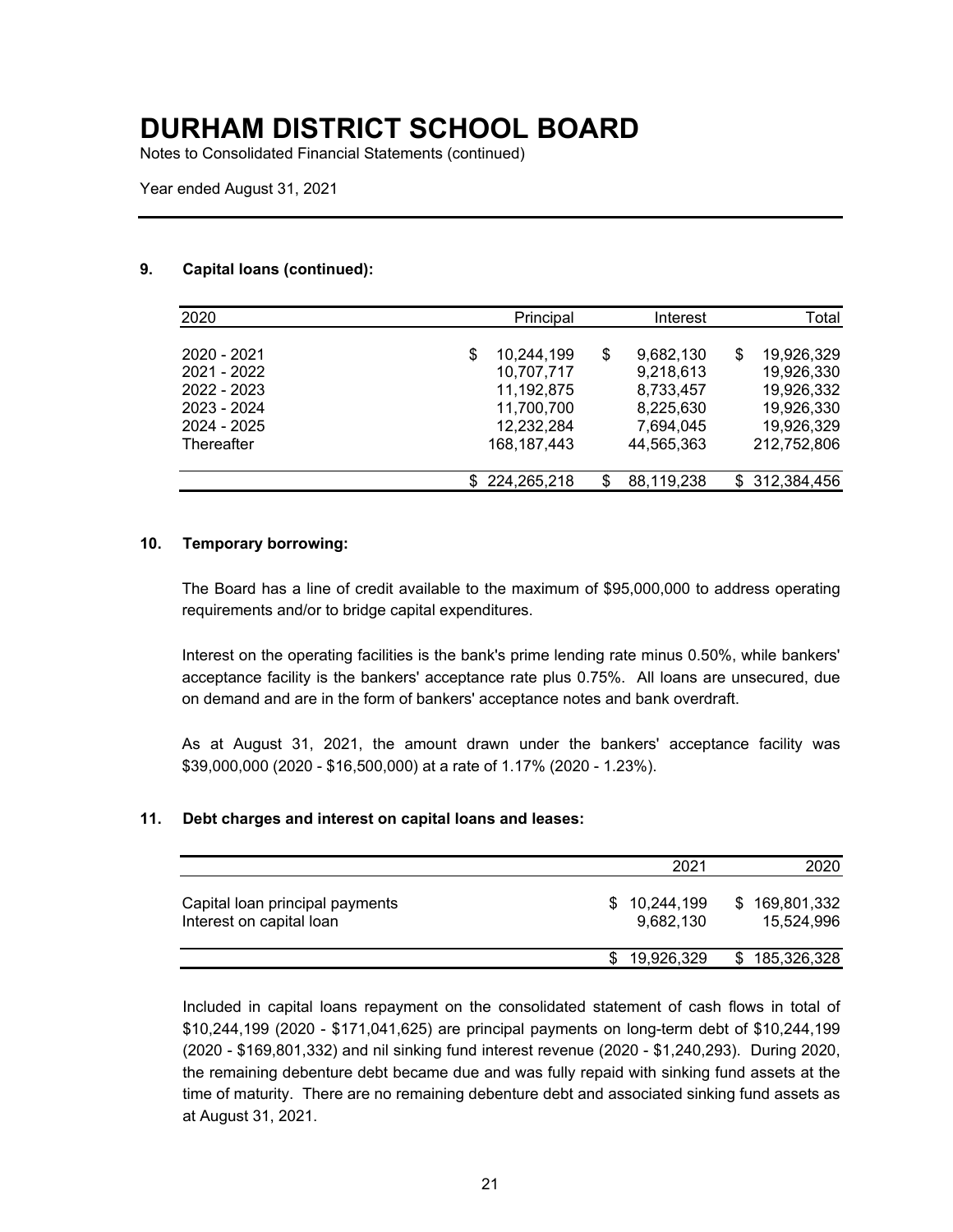Notes to Consolidated Financial Statements (continued)

Year ended August 31, 2021

### **12. Expenses by object:**

The following is a summary of the expenses reported on the consolidated statement of operations and accumulated surplus by object:

|                                   | <b>Budget</b>      | Actual             | Actual             |
|-----------------------------------|--------------------|--------------------|--------------------|
|                                   | 2021               | 2021               | 2020               |
|                                   | (note 18)          |                    |                    |
| Salary and wages                  | 618,814,686<br>\$. | \$610,301,532      | 590,945,095<br>\$. |
| Employee benefits                 | 94,987,321         | 96,643,743         | 94,432,257         |
| Staff development                 | 756,720            | 970,024            | 764,597            |
| Supplies and services             | 44,654,057         | 39,763,037         | 37,930,414         |
| Interest                          | 10,210,523         | 10,094,210         | 12,944,468         |
| Rental expenditures               | 338,150            | 250,356            | 273,806            |
| Fees and contract services        | 34,965,140         | 30,431,082         | 32,701,855         |
| Other                             | 4,221,619          | 21,517,119         | 10,016,195         |
| School funded activities          | 8,697,577          | 2,693,785          | 8,040,862          |
| Amortization, write-down and loss |                    |                    |                    |
| on disposal of tangible capital   |                    |                    |                    |
| assets/assets held for sale       | 51,403,636         | 56,810,499         | 49,886,391         |
|                                   | 869,049,429<br>S   | 869,475,387<br>SS. | 837,935,940<br>\$. |

### **13. Tangible capital assets:**

|                                 |     | Balance at<br>August 31, |    |            | Disposals<br>and     | Balance at<br>August 31, |
|---------------------------------|-----|--------------------------|----|------------|----------------------|--------------------------|
| Cost                            |     | 2020                     |    | Additions  | adjustments          | 2021                     |
|                                 |     |                          |    |            |                      |                          |
| Land                            | \$  | 158.044.377              | \$ | 17,697,851 | \$                   | \$<br>175,742,228        |
| Land improvements               |     | 12,454,459               |    | 1,835,716  |                      | 14,290,175               |
| Buildings - 40 years            |     | 1,194,006,844            |    | 33,479,900 |                      | 1,227,486,744            |
| Buildings - 20 years            |     | 1,732,114                |    |            |                      | 1,732,114                |
| Buildings - leasehold           |     |                          |    |            |                      |                          |
| <i>improvements</i>             |     | 15,651                   |    |            |                      | 15,651                   |
| Portable structures             |     | 25,363,382               |    | 20,289     |                      | 25,383,671               |
| First-time equipping of schools |     | 12.602.772               |    | 1,225,159  | (1,930,431)          | 11,897,500               |
| Furniture                       |     | 456,640                  |    | 8,142      |                      | 464,782                  |
| Equipment                       |     | 6.514.991                |    | 647,938    | (270, 713)           | 6,892,216                |
| Computer hardware               |     | 54,039,270               |    | 13,583,664 | (18, 428, 381)       | 49,194,553               |
| Computer software               |     | 1,150,121                |    |            | (162, 881)           | 987,240                  |
| <b>Vehicles</b>                 |     | 1,470,999                |    |            |                      | 1,470,999                |
| Assets under construction       |     | 8,803,164                |    | 16,309,811 |                      | 25,112,975               |
|                                 |     |                          |    |            |                      |                          |
| Total                           | \$. | 1,476,654,784            | S  | 84,808,470 | \$<br>(20, 792, 406) | \$<br>1,540,670,848      |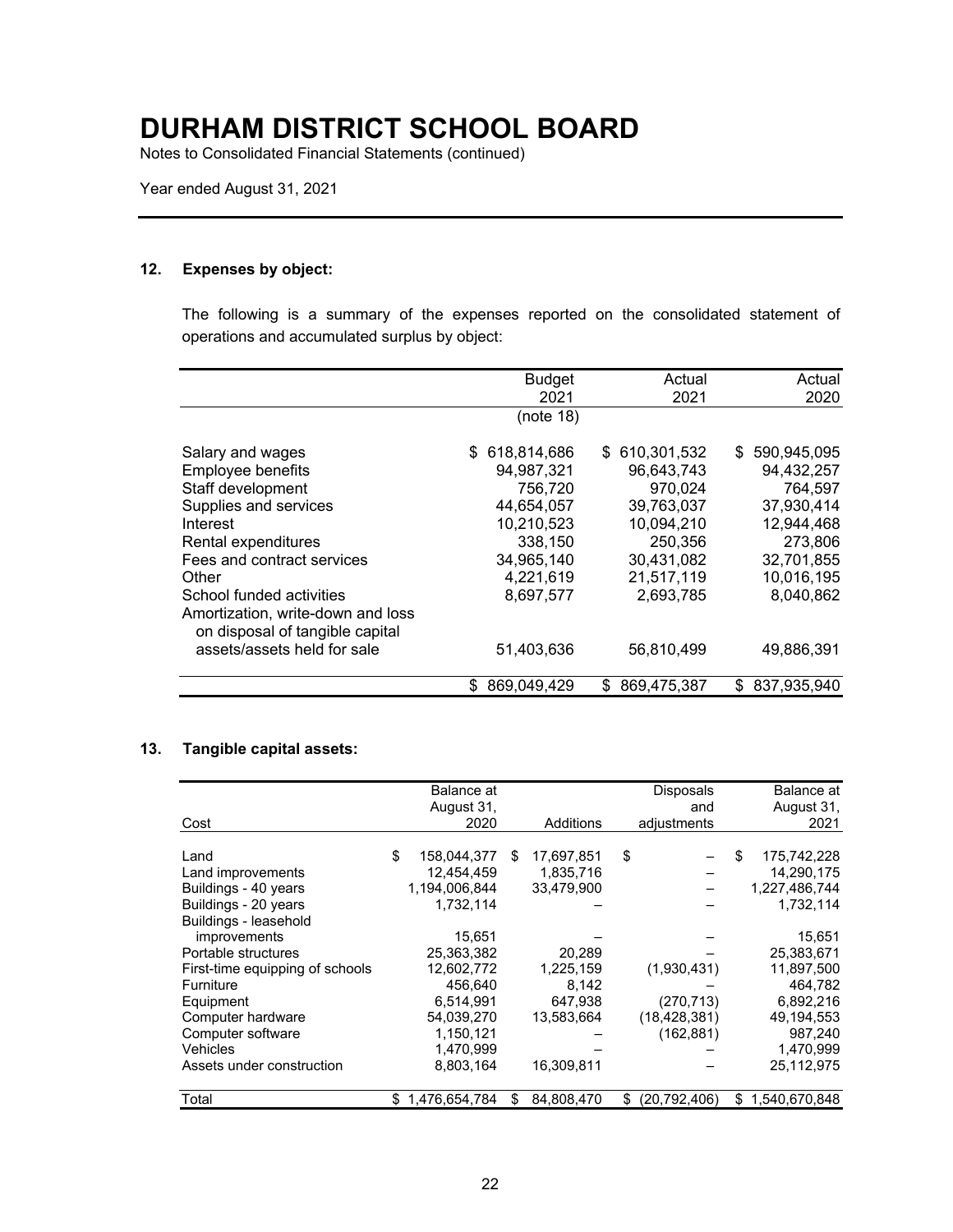Notes to Consolidated Financial Statements (continued)

Year ended August 31, 2021

### **13. Tangible capital assets (continued):**

|                                 | Balance at        |    |              | <b>Disposals</b>     | Balance at        |
|---------------------------------|-------------------|----|--------------|----------------------|-------------------|
| Accumulated                     | August 31,        |    |              | and                  | August 31,        |
| amortization                    | 2020              |    | Amortization | adiustments          | 2021              |
|                                 |                   |    |              |                      |                   |
| Land improvements               | \$<br>3,845,237   | \$ | 908,503      | \$                   | \$<br>4,753,740   |
| Buildings - 40 years            | 433,235,875       |    | 36.710.938   |                      | 469,946,813       |
| Buildings - 20 years            | 241,653           |    | 86.606       |                      | 328.259           |
| Buildings - leasehold           |                   |    |              |                      |                   |
| improvement                     | 11,739            |    | 3,912        |                      | 15,651            |
| Portable structures             | 7,377,797         |    | 1,288,518    |                      | 8,666,315         |
| First-time equipping of schools | 6.848.682         |    | 1.092.704    | (1,930,431)          | 6,010,955         |
| <b>Furniture</b>                | 170.318           |    | 45.752       |                      | 216.070           |
| Equipment                       | 2,525,657         |    | 623.387      | (270, 713)           | 2,878,331         |
| Computer hardware               | 27.976.667        |    | 15,693,546   | (18, 428, 381)       | 25,241,832        |
| Computer software               | 810,751           |    | 158,297      | (162, 881)           | 806,167           |
| Vehicles                        | 853,043           |    | 198,336      |                      | 1,051,379         |
| Total                           | \$<br>483.897.419 | S  | 56.810.499   | \$<br>(20, 792, 406) | \$<br>519.915.512 |

|                                 | Balance at          |                  | Disposals          |     | Balance at    |
|---------------------------------|---------------------|------------------|--------------------|-----|---------------|
|                                 | August 31,          |                  | and                |     | August 31,    |
| Cost                            | 2019                | Additions        | adiustments        |     | 2020          |
|                                 |                     |                  |                    |     |               |
| Land                            | \$<br>137,691,647   | \$<br>23,562,156 | \$<br>(3,209,426)  | \$  | 158,044,377   |
| Land improvements               | 10,956,206          | 1,498,253        |                    |     | 12,454,459    |
| Buildings - 40 years            | 1,153,983,385       | 29,739,620       | 10,283,839         |     | 1,194,006,844 |
| Buildings - 20 years            | 1,732,114           |                  |                    |     | 1,732,114     |
| Buildings - leasehold           |                     |                  |                    |     |               |
| improvements                    | 15,651              |                  |                    |     | 15,651        |
| Portable structures             | 24,226,146          | 1,137,236        |                    |     | 25,363,382    |
| First-time equipping of schools | 15,093,580          | 197,370          | (2,688,178)        |     | 12,602,772    |
| Furniture                       | 437.470             | 36,884           | (17, 714)          |     | 456,640       |
| Equipment                       | 5,257,008           | 1,363,939        | (105, 956)         |     | 6,514,991     |
| Computer hardware               | 45,475,580          | 12,059,997       | (3,496,307)        |     | 54,039,270    |
| Computer software               | 1.431.003           | 66.092           | (346,974)          |     | 1,150,121     |
| Vehicles                        | 1,586,607           | 133,988          | (249, 596)         |     | 1,470,999     |
| Assets under construction       | 13,513,237          | 7,107,127        | (11, 817, 200)     |     | 8,803,164     |
| Total                           | \$<br>1,411,399,634 | \$<br>76.902.662 | \$<br>(11.647.512) | \$. | 1,476,654,784 |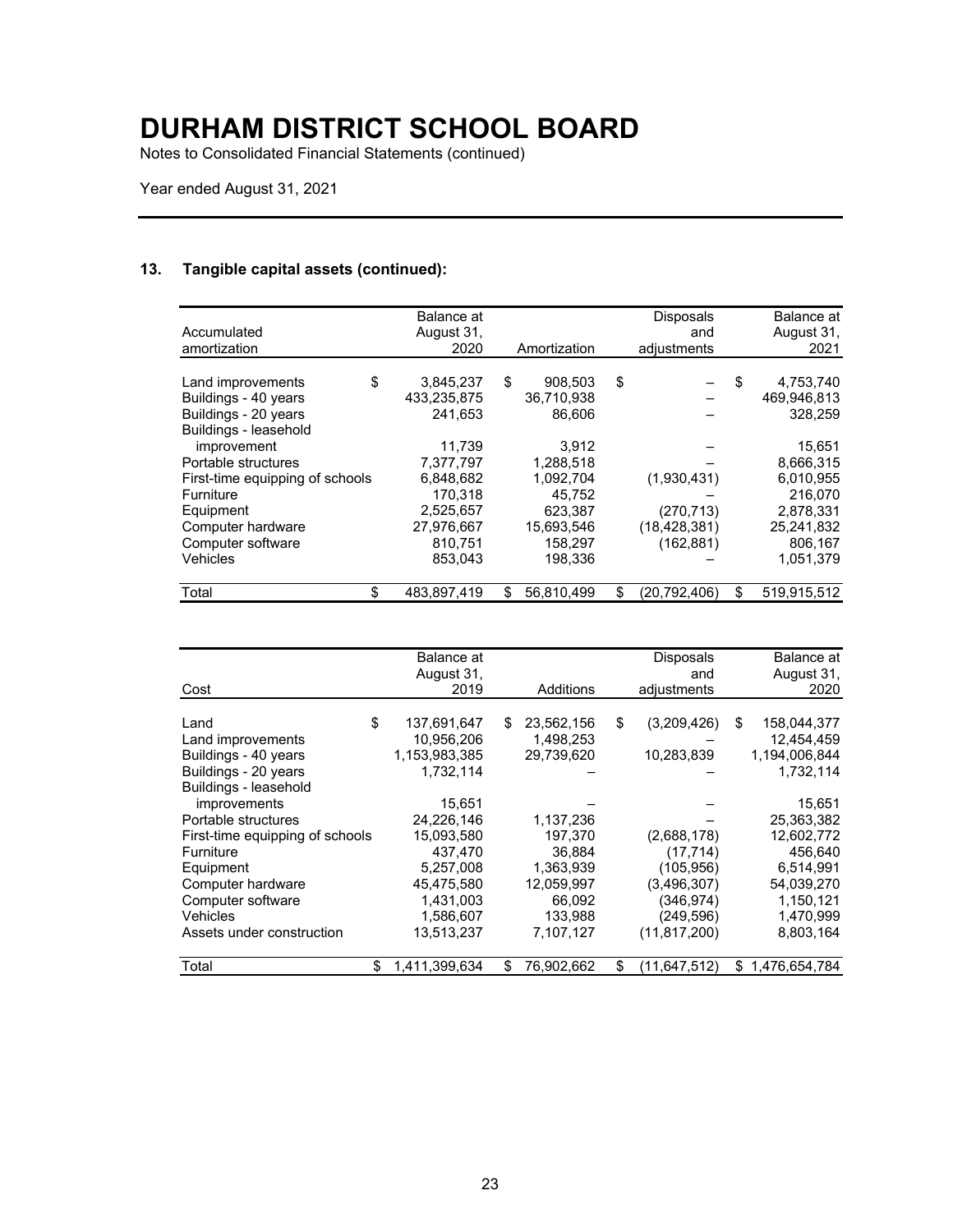Notes to Consolidated Financial Statements (continued)

Year ended August 31, 2021

#### **13. Tangible capital assets (continued):**

| Accumulated<br>amortization                                                                                 | Balance at<br>August 31,<br>2019              | Amortization                               | <b>Disposals</b><br>and<br>adjustments               | Balance at<br>August 31,<br>2020              |
|-------------------------------------------------------------------------------------------------------------|-----------------------------------------------|--------------------------------------------|------------------------------------------------------|-----------------------------------------------|
| Land improvements<br>Buildings - 40 years<br>Buildings - 20 years                                           | \$<br>3,013,379<br>398,741,240<br>155,047     | \$<br>831,858<br>35,702,746<br>86,606      | \$<br>(1,208,111)                                    | \$<br>3,845,237<br>433,235,875<br>241,653     |
| Buildings - leasehold<br>improvement<br>Portable structures<br>First-time equipping of schools<br>Furniture | 3,913<br>6,118,217<br>8.382.971<br>144.211    | 7,826<br>1,259,580<br>1.153.889<br>43.821  | (2,688,178)<br>(17, 714)                             | 11,739<br>7,377,797<br>6,848,682<br>170,318   |
| Equipment<br>Computer hardware<br>Computer software<br>Vehicles                                             | 2.075.937<br>21.876.362<br>950,597<br>886,666 | 555.676<br>9.596.612<br>207,128<br>215.973 | (105,956)<br>(3, 496, 307)<br>(346,974)<br>(249,596) | 2,525,657<br>27,976,667<br>810,751<br>853,043 |
| Total                                                                                                       | \$<br>442.348.540                             | 49,661,715                                 | \$<br>(8, 112, 836)                                  | 483,897,419                                   |

|                                   |    | 2021          |     | 2020        |
|-----------------------------------|----|---------------|-----|-------------|
|                                   |    |               |     |             |
| Land                              | \$ | 175,742,228   | \$. | 158,044,377 |
| Land improvements                 |    | 9,536,435     |     | 8,609,222   |
| Buildings - 40 years              |    | 757,539,931   |     | 760,770,969 |
| Buildings - 20 years              |    | 1,403,855     |     | 1,490,461   |
| Buildings - leasehold improvement |    |               |     | 3,912       |
| Portable structures               |    | 16,717,356    |     | 17,985,585  |
| First-time equipping of schools   |    | 5,886,545     |     | 5,754,090   |
| Furniture                         |    | 248,712       |     | 286,322     |
| Equipment                         |    | 4,013,885     |     | 3,989,334   |
| Computer hardware                 |    | 23,952,721    |     | 26,062,603  |
| Computer software                 |    | 181,073       |     | 339,370     |
| Vehicles                          |    | 419,620       |     | 617,956     |
| Assets under construction         |    | 25,112,975    |     | 8,803,164   |
| Total                             | \$ | 1,020,755,336 | \$  | 992,757,365 |

(a) Assets under construction:

Assets under construction, consisting of new schools, have a value of \$25,112,975 (2020 - \$8,803,164) and have not been amortized. Amortization of these assets will commence when the asset is put into service.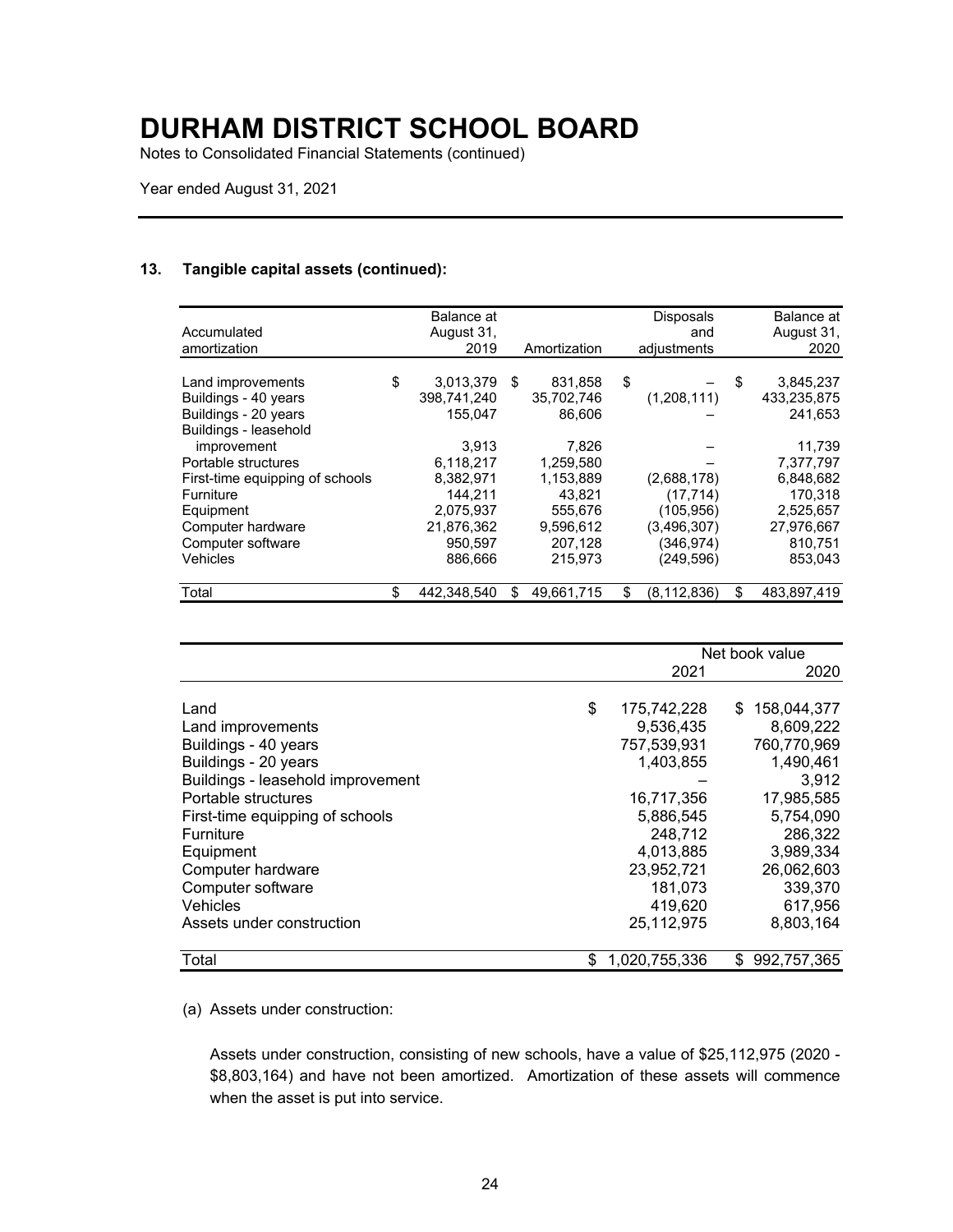Notes to Consolidated Financial Statements (continued)

Year ended August 31, 2021

#### **13. Tangible capital assets (continued):**

(b) Write-down and disposal of tangible capital assets:

The write-down of tangible capital assets during the year was nil (2020 - nil).

During the year, tangible capital assets, including land with a net book value of nil (2020 - \$3,209,426) and buildings with a net book value of nil (2020 - \$200,515) were disposed of for proceeds of nil (2020 - \$6,746,605), resulting in a gain of nil (2020 - \$3,336,660). In accordance with Ontario Regulation 193/10, the full proceeds were deferred for future tangible capital asset purchases.

(c) Assets permanently removed from service:

The Board has not identified any land or building properties that qualify as assets permanently removed from service.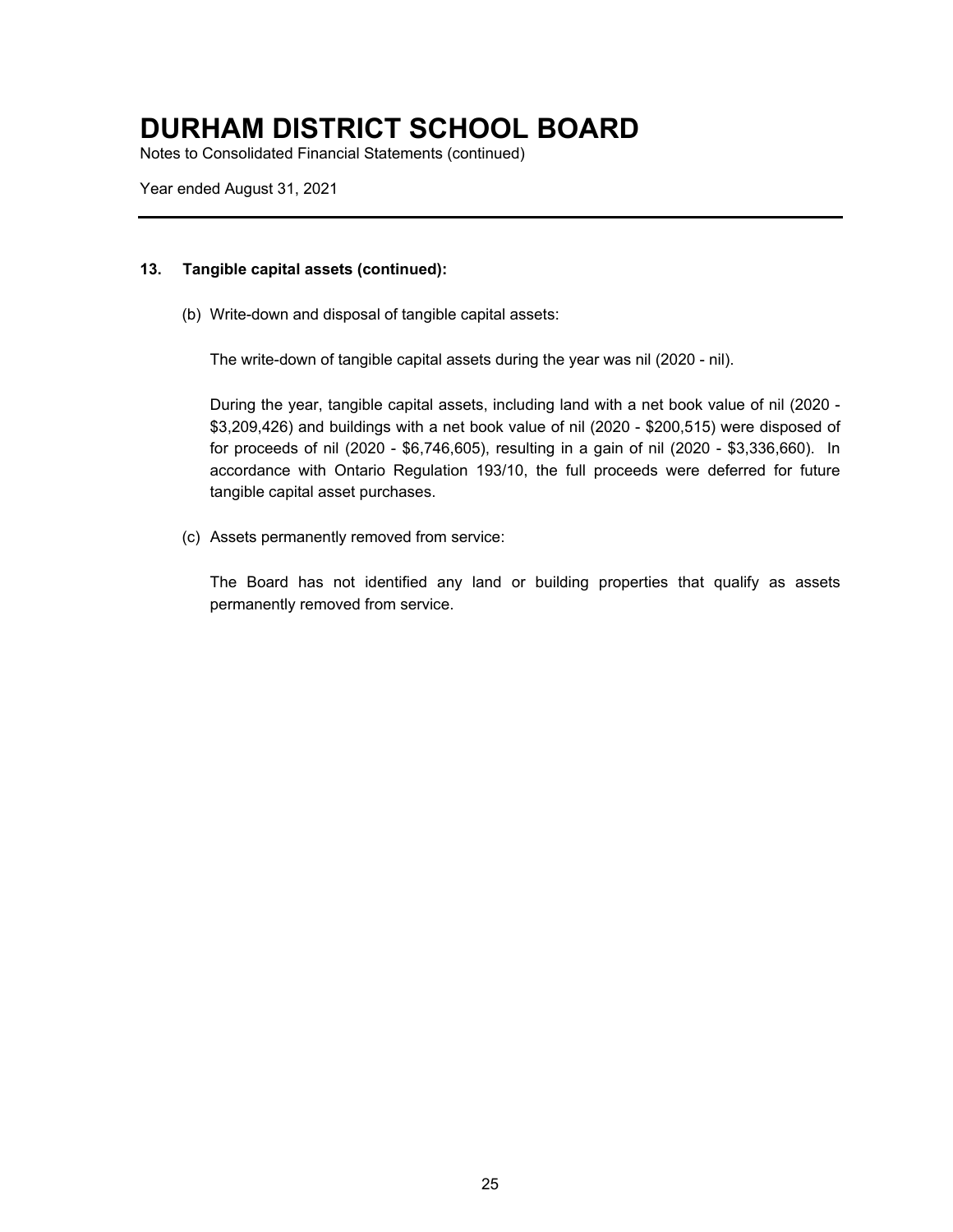Notes to Consolidated Financial Statements (continued)

Year ended August 31, 2021

#### **14. Accumulated surplus:**

Accumulated surplus consists of the following:

|                                             |    | 2021           | 2020             |
|---------------------------------------------|----|----------------|------------------|
| Working funds                               | \$ | 39,993,513     | \$<br>17,466,155 |
| Amounts restricted for future use of Board: |    |                |                  |
| <b>Retirement benefits</b>                  |    | 23,500,000     | 26,500,000       |
| <b>WSIB</b>                                 |    | 11,633,844     | 11,404,624       |
| School Block Budget                         |    | 5,720,592      | 6,092,951        |
| Transportation                              |    | 798,478        | 798,478          |
| Continuing education                        |    | 250,000        | 250,000          |
| Outdoor education                           |    | 600,557        | 600,557          |
| Special education                           |    | 580,415        | 580,415          |
| Committed capital projects                  |    | 17,777,793     | 18,951,182       |
|                                             |    | 60,861,679     | 65,178,207       |
| Amounts to be recovered:                    |    |                |                  |
| Employee future benefits                    |    | (10, 165, 130) | (15, 911, 502)   |
| Interest accrual                            |    | (2,719,061)    | (2,860,293)      |
| Committed sinking fund interest earned      |    | 57,720,789     | 63,492,867       |
|                                             |    | 44,836,598     | 44,721,072       |
| Other:                                      |    |                |                  |
| School-generated funds                      |    | 7,966,260      | 8,924,795        |
| Revenue recognized for land                 |    | 146,798,196    | 131,240,124      |
|                                             |    | 154,764,456    | 140,164,919      |
| <b>Total surplus</b>                        | S  | 300,456,246    | \$267,530,353    |

According to the Education Act, most of the specific restricted amounts described below can only be used for the purposes for which they were created. If it is determined that the need for a specific fund is no longer required, such as due to legislative changes or discontinuance in benefits programs, then these funds are transferred to Working Funds. The Board has limited discretionary authority to utilize restricted funds for purposes other than those for which they were created.

#### (a) Working funds:

This fund can be used to provide for unexpected contingencies and cash flow requirements.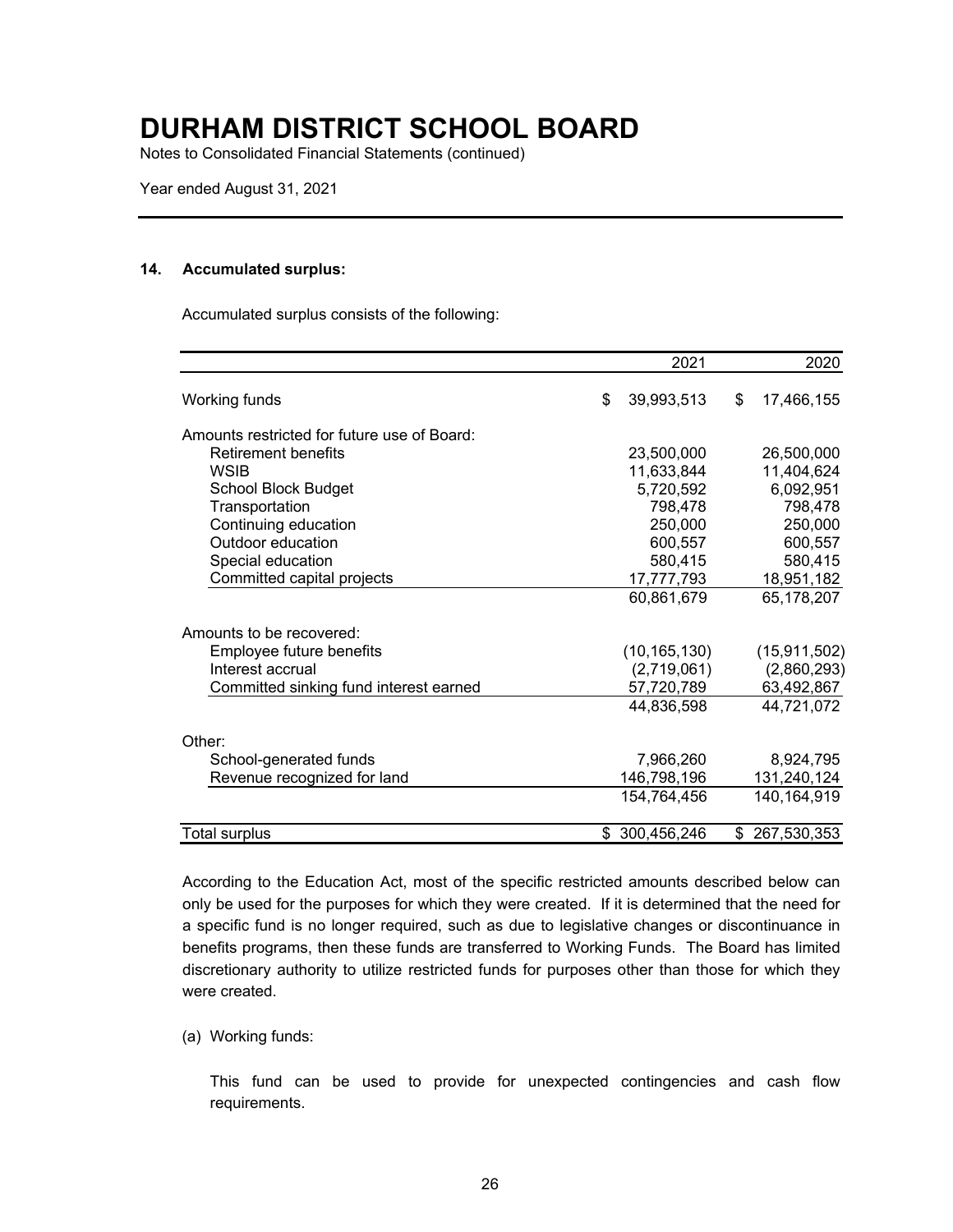Notes to Consolidated Financial Statements (continued)

Year ended August 31, 2021

#### **14. Accumulated surplus (continued):**

(b) Retirement benefits:

This fund is drawn on for the payment of retirement gratuities.

(c) Other employee future benefits:

The Board is self-insured for Workplace Safety Insurance and has a liability set up that equals the estimate provided by the Board's actuary. This fund is used to cover claims against the Board.

(d) School Block Budget:

This fund represents the net surplus/deficit of all schools at year end and is allocated back to each in the following year.

(e) Transportation:

This fund was created to assist with increased operating costs for student transportation, as a consequence of fuel price increases.

(f) Continuing education:

This fund was created to assist with increased operating costs associated with continuing education programs.

(g) Outdoor education:

This fund represents fees from the after-hours programs operating at the various centres and is intended to cover future maintenance and equipment purchases.

(h) Special education:

This fund can only be used for special education requirements.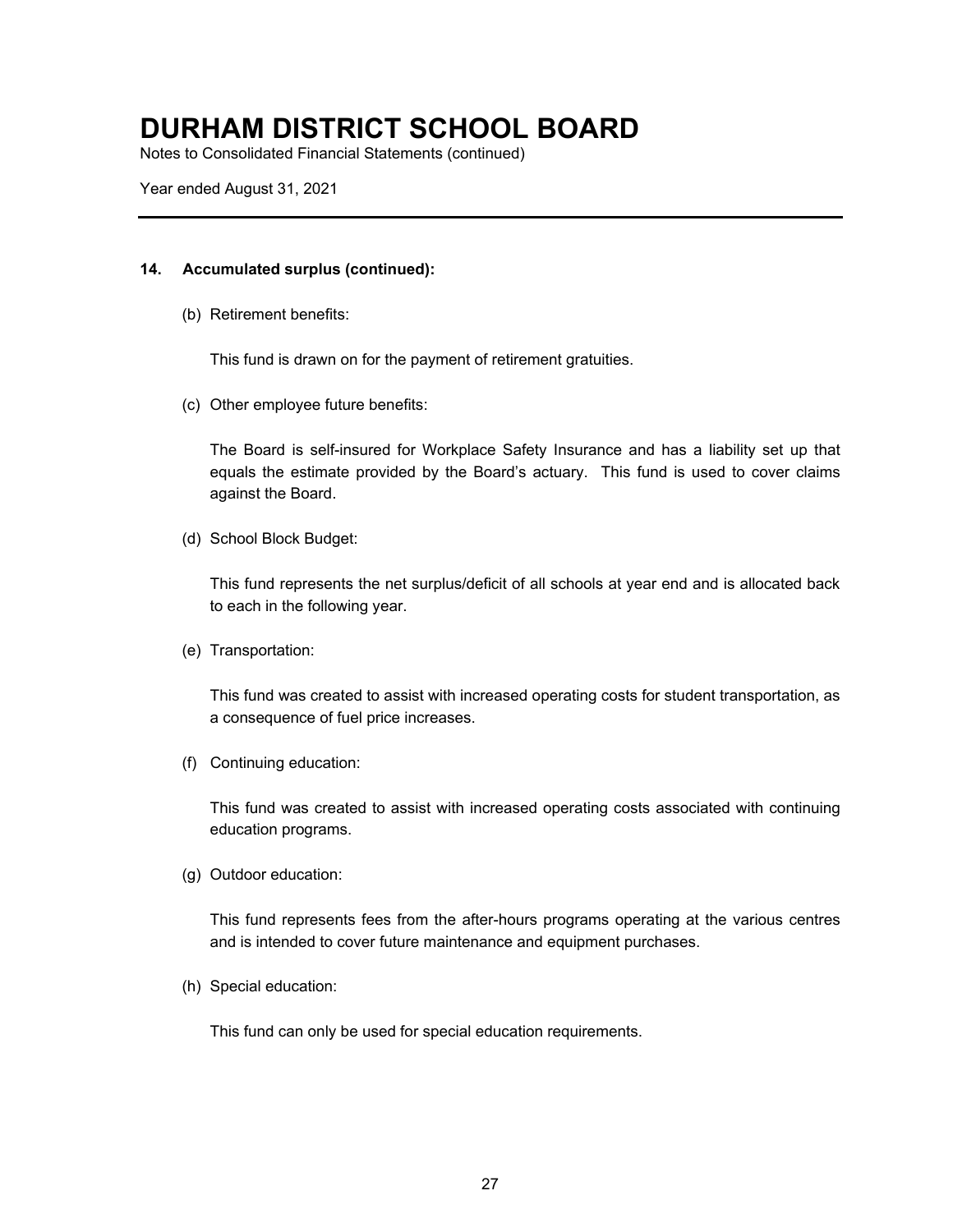Notes to Consolidated Financial Statements (continued)

Year ended August 31, 2021

#### **14. Accumulated surplus (continued):**

(i) Committed capital projects:

This fund represents the net book value of tangible capital assets where there have not been any capital contributions from the Province and therefore no offsetting deferred capital contributions have been set up.

#### **15. Ontario School Board Insurance Exchange ("OSBIE"):**

The Board is a member of OSBIE, a reciprocal insurance company licensed under the Insurance Act. OSBIE insures general public liability, property damage and certain other risks. Liability insurance is available to a maximum of \$27,000,000 per occurrence.

The ultimate premiums over a five-year period are based on the reciprocals and the Board's actual claims experience. Periodically, the Board may receive a refund or be asked to pay an additional premium based on its pro rata share of claims experience. The current five-year term expires December 2021.

#### **16. Mississaugas of Scugog Island First Nation:**

The Mississaugas of Scugog Island First Nation paid tuition fees of approximately \$155,092 (2020 - \$185,412) to the Board in 2020 - 2021.

#### **17. Contractual obligations:**

The Board had in previous years entered into contracts for several major projects under the Board's School Improvement and Accommodation Plan. These projects relate to the construction and upgrading of several schools. As at August 31, 2021, the Board has contracts outstanding for capital work valued at approximately \$13,156,392 (2020 - \$20,441,000).

#### **18. Budget data:**

The budget data presented in these consolidated financial statements is based upon the 2021 budgets approved by the Board on July 15, 2020. Where amounts were not budgeted for, the actual amounts for 2021 were used in order to adjust the budget numbers to reflect the same basis of accounting as that used to report the actual results.